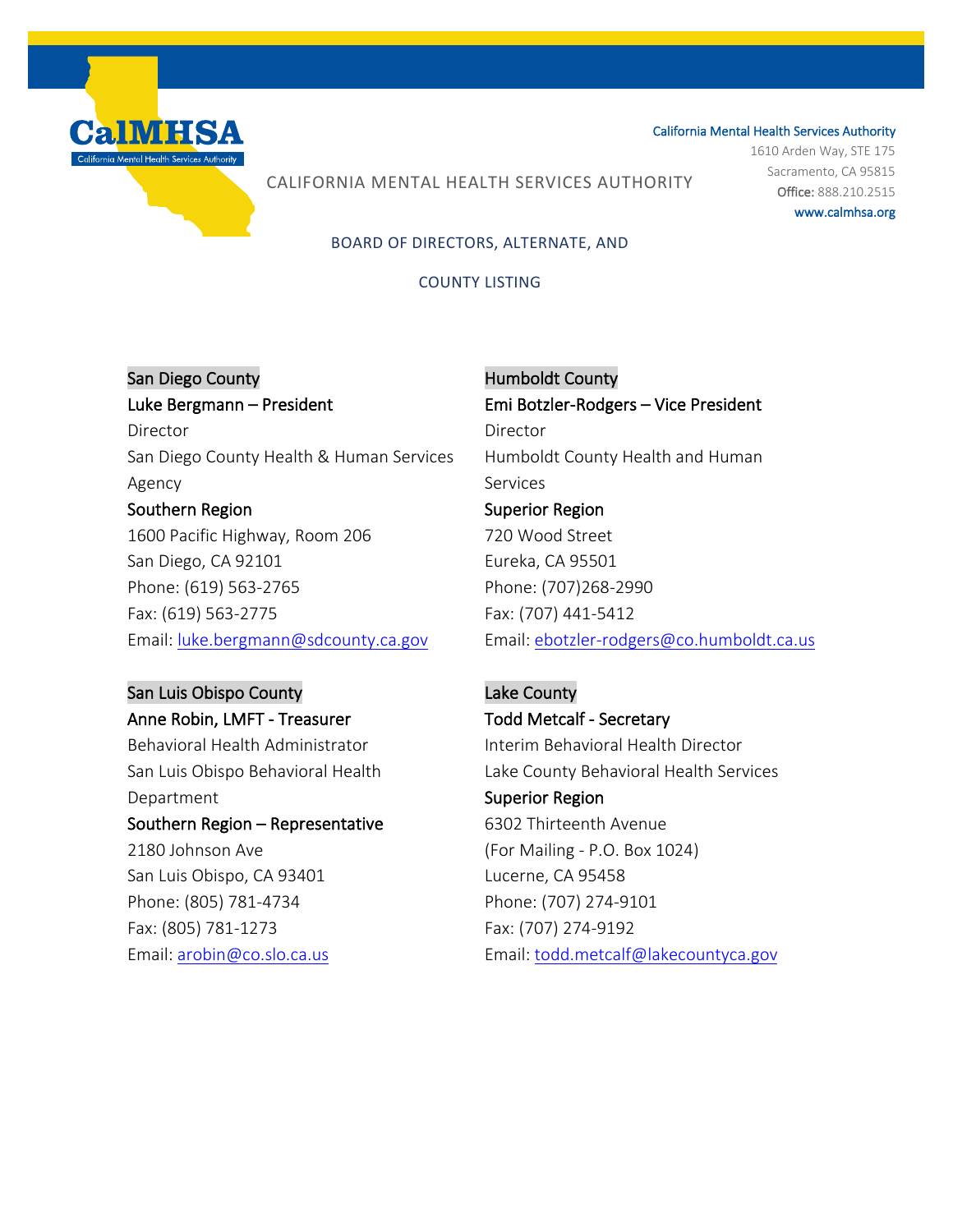

1610 Arden Way, STE 175 Sacramento, CA 95815 Office: 888.210.2515 **www.calmhsa.org**

### Board Member Alternate Communication and Alternate

Alameda County Karyn L Tribble, PsyD, LCSW Director Alameda County Behavioral Health Department Bay Area Region 2000 Embarcadero Cove Suite 400 Oakland, CA 94606 Phone: (510) 567-8100 Fax: (510) 567-8180 [Karyn.tribble@acgov.org](mailto:Karyn.tribble@acgov.org)

Alpine County Richard Kuhns, Psy.D Contracted Director of BHS Alpine Superior Region 75-C Diamond Valley Road Markleeville, CA 96120 Phone: (530) 694-1322 Fax: Email: [rkuhns@alpinecountyca.gov](mailto:rkuhns@alpinecountyca.gov)

Alameda County Imo Momoh – Alternate Deputy Director/Plan Administrator Alameda County Behavioral Health Care Services Bay Area Region 2000 Embarcadero Cove, 4<sup>th</sup> Floor Oakland, CA 94606 Phone: (510) 567-8100 Fax: (510) 567-8180 Email: [imo.momoh@acgov.org](mailto:james.wagner@acbhcs.org)

Alpine County Vacant - Alternate Interim Director Title Center Superior Region Phone: Fax: Email:

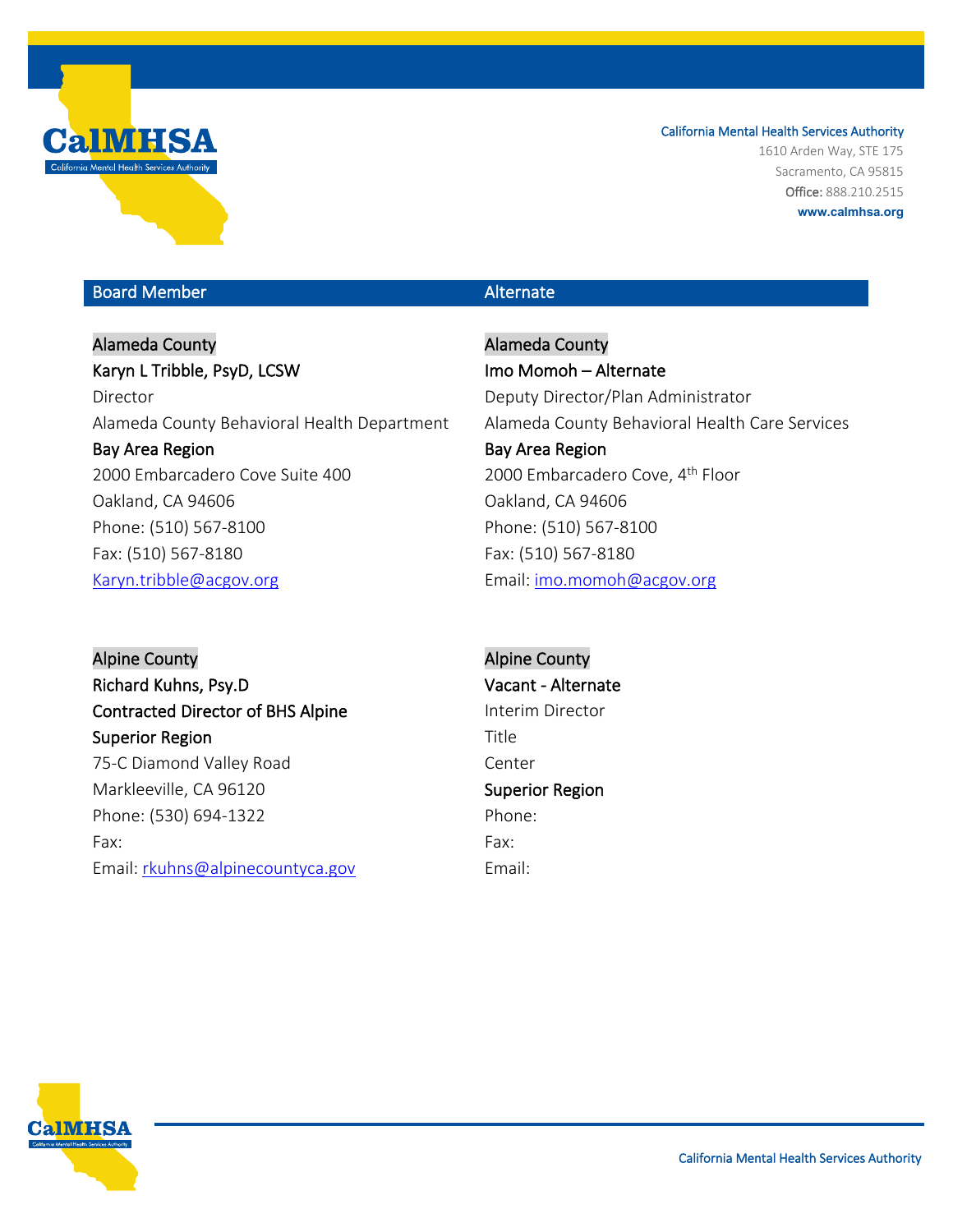

1610 Arden Way, STE 175 Sacramento, CA 95815 Office: 888.210.2515 **www.calmhsa.org**

## Board Member Alternate Communication and Alternate

City of Berkeley Karen Klatt, MEd MHSA Coordinator City of Berkeley Mental Health Division Bay Area Region 1521 University Ave. Berkeley, CA 94704 Phone: (510) 981-7644 Fax: Email: [kklatt@cityofberkeley.info](mailto:kklatt@cityofberkeley.info)

City of Berkeley Lisa Warhuus, Ph.D. – Alternate Director of Health, Housing, & Community Services Health, Housing and Community Services Bay Area Region 2180 Milvia St. Berkeley, CA 94704 Phone: (510) 981-5404 Fax: Email: [lwarhuus@cityofberkeley.info](mailto:lwarhuus@cityofberkeley.info)

Butte County Scott Kennelly, LCSW Director Clinical Services Butte County Behavioral Health Superior Region 3217 Cohasset Road Chico, CA 95973 Phone: (530) 891-2850 Fax: (530) 895-6549 Email: [skennelly@buttecounty.net](mailto:skennelly@buttecounty.net)

Butte County Holli Drobny – Alternate Community Services Program Manager Butte County Behavioral Health Superior Region 3217 Cohasset Road Chico, CA 95973 Phone: (530) 891-2850 Fax: (530) 895-6549 Email: [hdrobny@buttecounty.net](mailto:hdrobny@buttecounty.net)

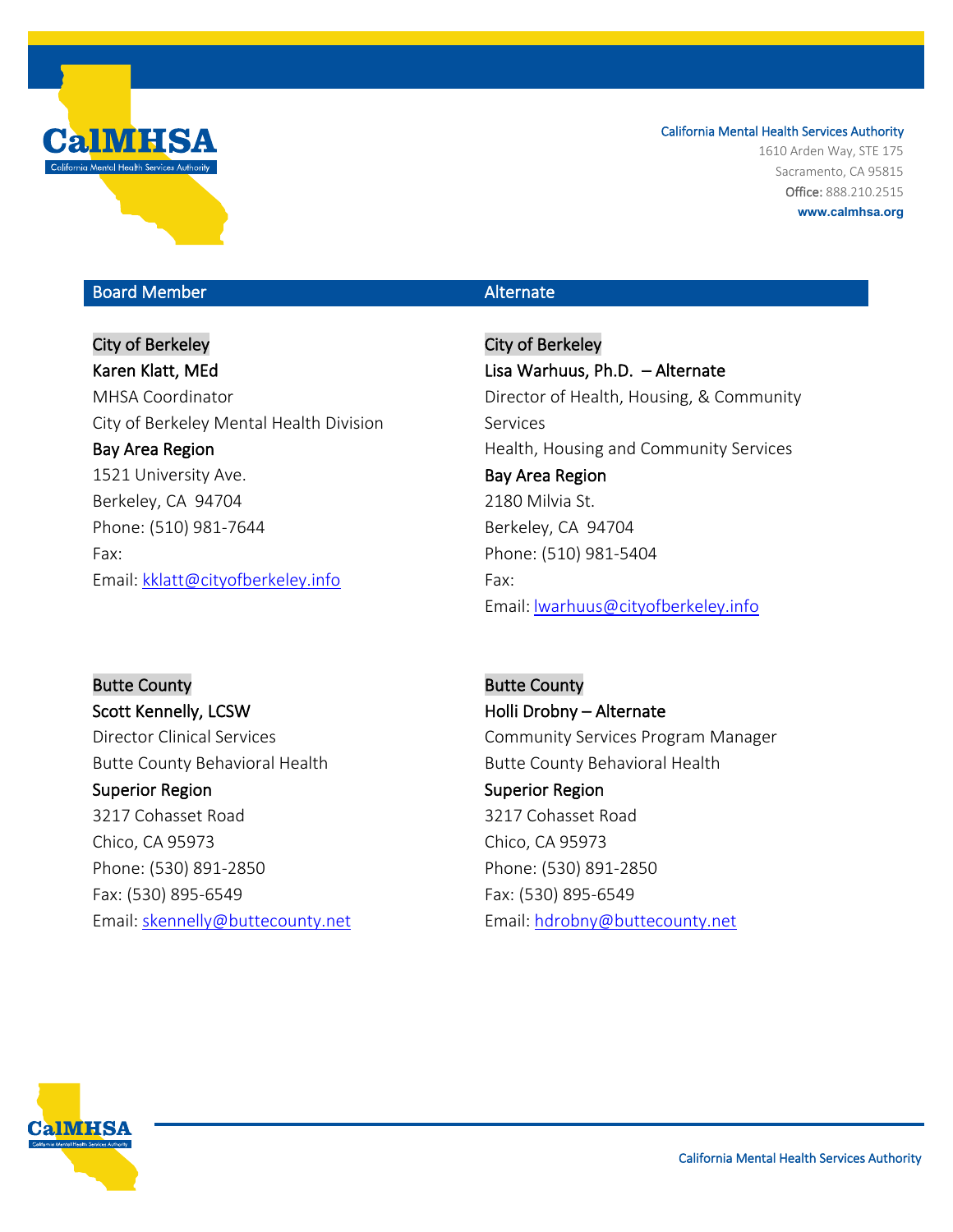

1610 Arden Way, STE 175 Sacramento, CA 95815 Office: 888.210.2515 **www.calmhsa.org**

## Board Member Alternate Communication and Alternate

# Calaveras County Wendy Alt Mental Health Director Central Region 891 Mountain Ranch Road San Andres, CA 95249 Phone: (209) 754-6843 Fax: (530) 754-3239 Email: [walt@co.calaveras.ca.us](mailto:walt@co.calaveras.ca.us)

Calaveras County Leeann Burns– Alternate Behavioral Health Admin Services Manager Behavioral Health Department Central Region Phone: (209) 754-6843 Fax: Email: [lburns@co.calaveras.ca.us](mailto:lburns@co.calaveras.ca.us)

Colusa County Noel O'Neil Director - Colusa County Department of Behavioral Health Superior Region – Representative 162 E. Carson Street, Suite A Colusa, CA 95932 Phone: (707) 272-2456 Fax: (530) 458-7751 Email: [nolga2@sbcglobal.net](mailto:nolga2@sbcglobal.net)

Colusa County Jeannie Scroggins – Alternate Clinical Program Manager Department of Behavioral Health Superior Region 162 E. Carson Street, Suite A Colusa, CA 95932 Phone: (530) 458-0520 Fax: (530) 458-7751 Email: [jscroggins@countyofcolusa.com](mailto:jscroggins@countyofcolusa.com)

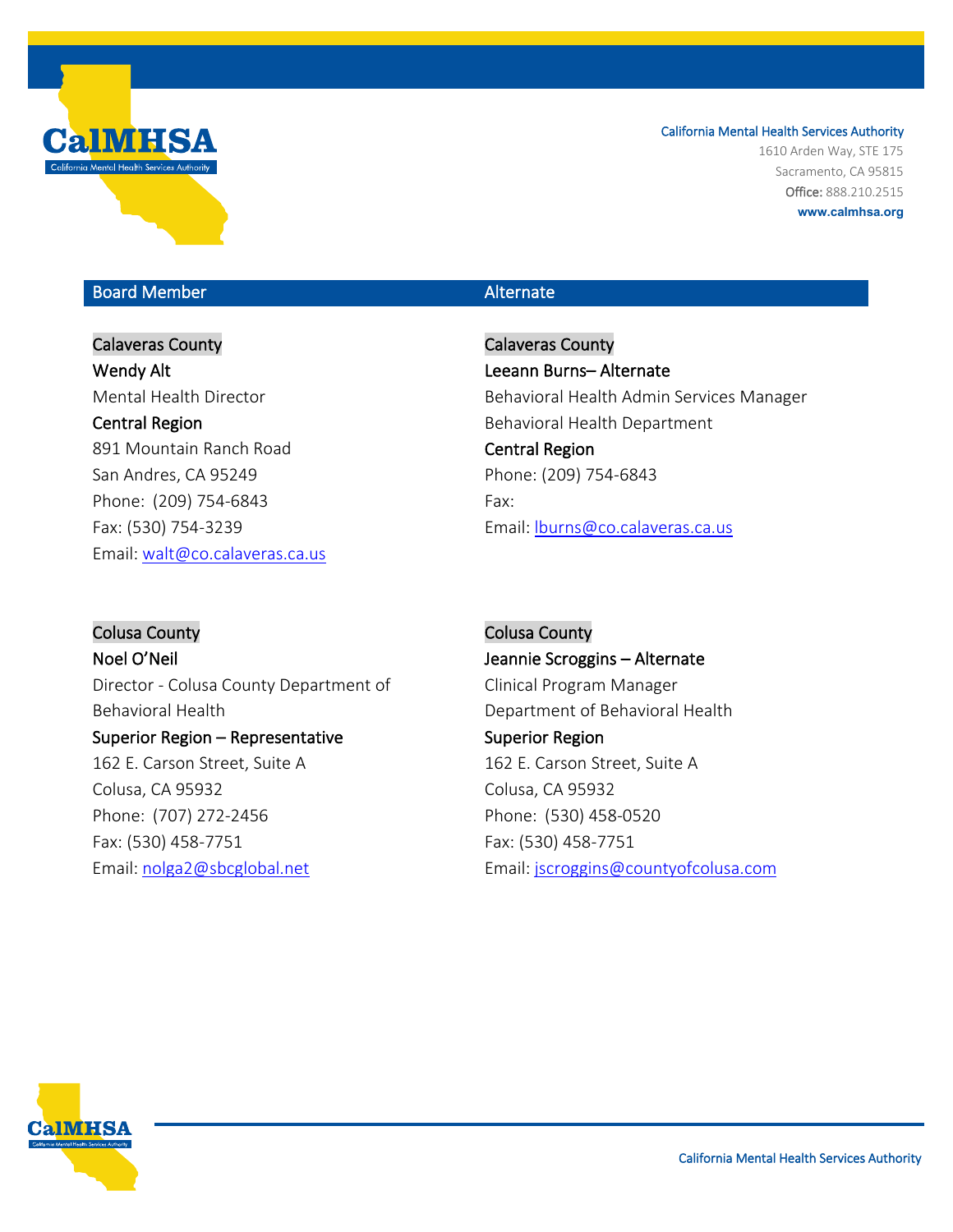

1610 Arden Way, STE 175 Sacramento, CA 95815 Office: 888.210.2515 **www.calmhsa.org**

## Board Member Alternate Communication and Alternate

## Contra Costa County Suzanne Tavano, PhD

Behavioral Health Director Contra Costa County Health Services Bay Area Region 1340 Arnold Dr. Ste. 200 Martinez, CA 94553 Phone: (925) 957-5201 Fax: (925) 957-5156 Email: [suzanne.tavano@cchealth.org](mailto:suzanne.tavano@cchealth.org) 

Del Norte County Shiann Hogan Program Manager Del Norte County Department of Health and Human Services – Behavioral Health Branch Superior Region 880 Northcrest Drive

Crescent City, CA 95531 Phone: (707) 464-3191 Fax: (707) 465-1783 Email:[shogan@dnco.org](mailto:shogan@dnco.org)

Contra Costa County Jennifer Bruggeman – Alternate MHSA Program Manager Contra Costa County Mental Health Administration

Bay Area Region 1340 Arnold Dr. Ste. 200 Martinez, CA 94553 Phone: (925) 957-2616 Fax: (925) 957-5156 Email: [jennifer.bruggeman@cchealth.org](mailto:jennifer.bruggeman@cchealth.org)

Del Norte County Chris Starets-Foote – Alternate Clinical Services Manager Del Norte County Department of Health and Human Services - Mental Health Branch Superior Region 455 K St. Crescent City, CA 95531 Phone: (707) 464-7224 Fax: (707) 465-4272 Email: [chris.starets-foote@co.del-norte.ca.us](mailto:chris.starets-foote@co.del-norte.ca.us)

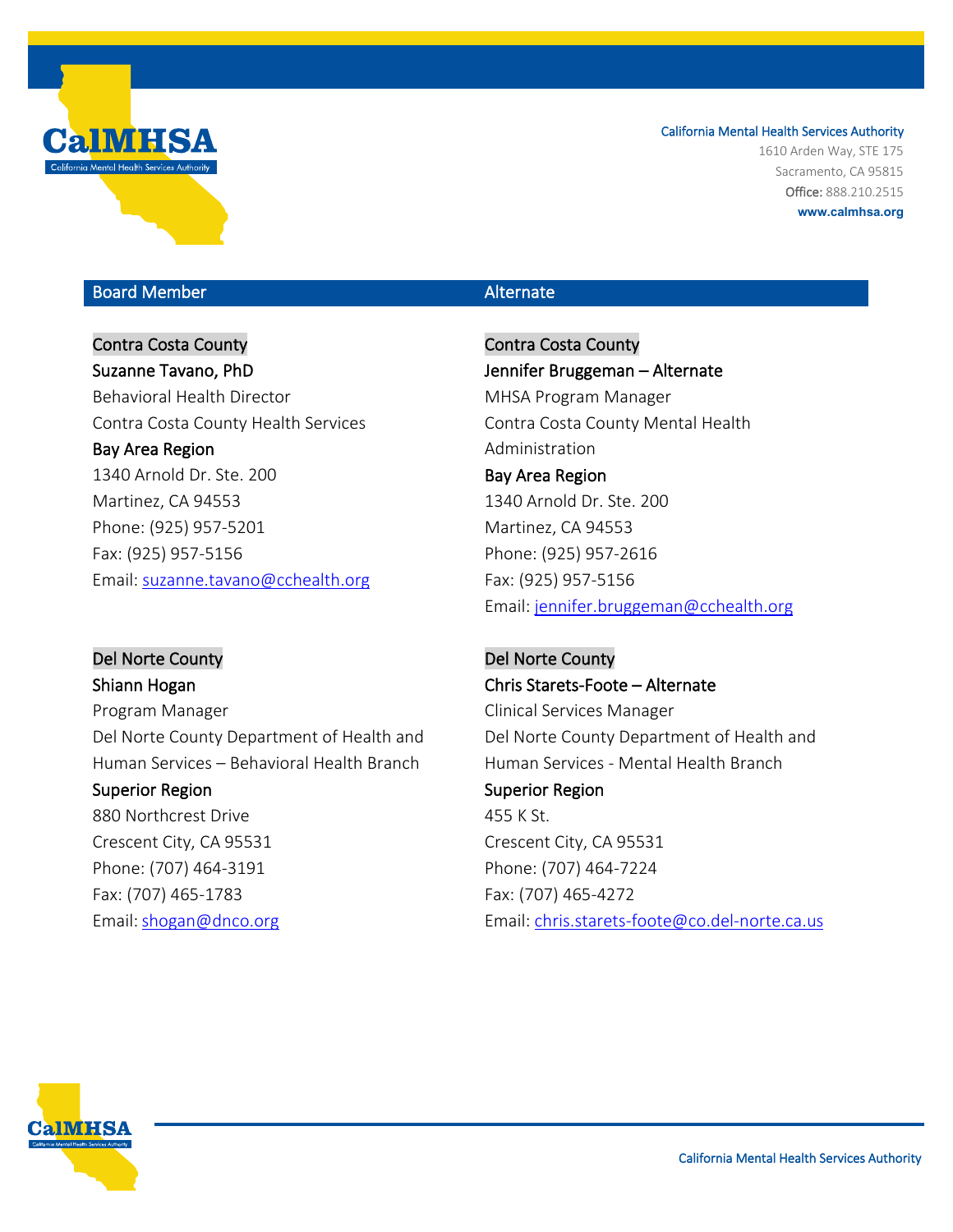

1610 Arden Way, STE 175 Sacramento, CA 95815 Office: 888.210.2515 **www.calmhsa.org**

## Board Member Alternate Communication and Alternate

El Dorado County Daniel Del Monte, MPA Interim Director El Dorado County Health and Human Services Agency Central Region 3057 Briw Road, Suite B Placerville, CA 95667 Phone: (530) 295-6907 Fax: Email: [daniel.delmonte@edcgov.us](mailto:daniel.delmonte@edcgov.us)

El Dorado County Nicole Ebrahimi-Nuyken – Alternate Behavioral Health Director El Dorado County Health and Human Services Agency Central Region 768 Pleasant Valley Road Diamond Springs, CA 95619 Phone: (530) 621-6545 Fax: (530) 295-2532 Email: [nicole.ebrahimi-nuyken@edcgov.us](mailto:nicole.ebrahimi-nuyken@edcgov.us)

Fresno County Susan Holt Director Fresno County Behavioral Health Department Central Region 1925 E. Dakota Avenue Fresno, CA 93726 Phone: (559) 600-9058 Fax: (559) 253-9144 Email: sholt@fresnocountyca.gov

Fresno County Ahmad Bahrami – Alternate Division Manager-Public Behavioral Health Fresno County Behavioral Health Department Central Region 1925 E. Dakota Avenue Fresno, CA 93726 Phone: (559) 600-6865 Fax: (559) 253-9144 Email: [abahrami@fresnocountyca.gov](mailto:abahrami@fresnocountyca.gov)

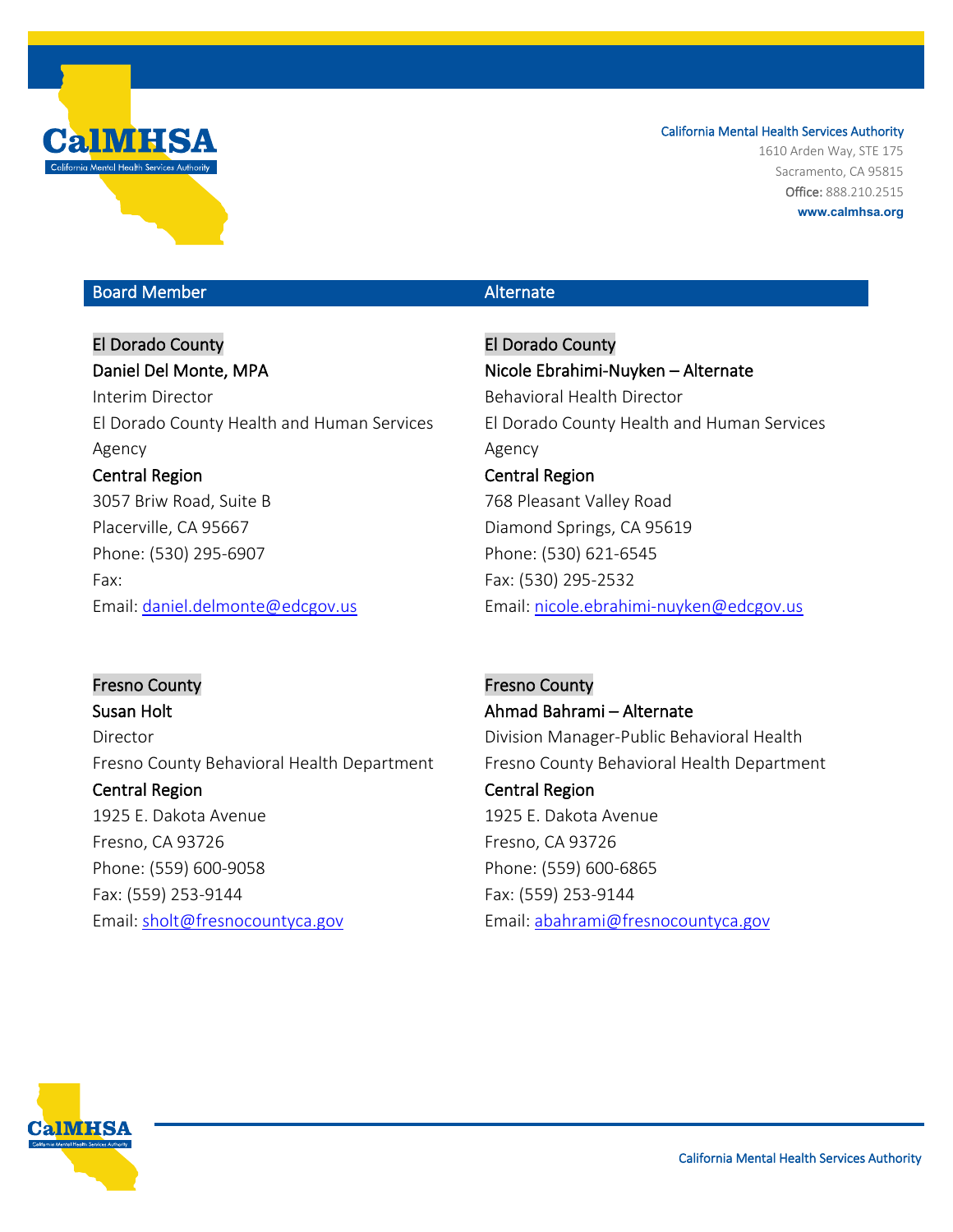

1610 Arden Way, STE 175 Sacramento, CA 95815 Office: 888.210.2515 **www.calmhsa.org**

## Board Member Alternate Communication and Alternate

# Glenn County

Joe Hallett Behavioral Health Director HHSA Deputy Director Glenn County Health & Human Services Superior Region

242 North Villa Ave. Willows, CA 95988 (530) 934-6582 ext. 230111 Fax: (530) 934-6592 Email: jhallett@countyofglenn.net

Glenn County Stephanie Rust, LCSW - Alternate Title Superior Region 242 North Villa Ave. Willows, CA 95988 Phone: (530) 934-6582 Fax: (530) 934-6592 Email: srust@countyofglenn.net

Humboldt County Emi Botzler-Rodgers Director Humboldt County Health and Human Services Superior Region 824 Harris St. Eureka, CA 95501 Phone: (707)268-2990 Fax: (707) 441-5412 Email: [ebotzler-rodgers@co.humboldt.ca.us](mailto:ebotzler-rodgers@co.humboldt.ca.us)

Humboldt County Cathy Rigby – Alternate Program Manager Humboldt County Health and Human Services Superior Region 824 Harris St. Eureka, CA 95501 Phone: (707) 298-8288 Fax: (707) 441-5412 Email: [crigby@co.humboldt.ca.us](mailto:crigby@co.humboldt.ca.us)

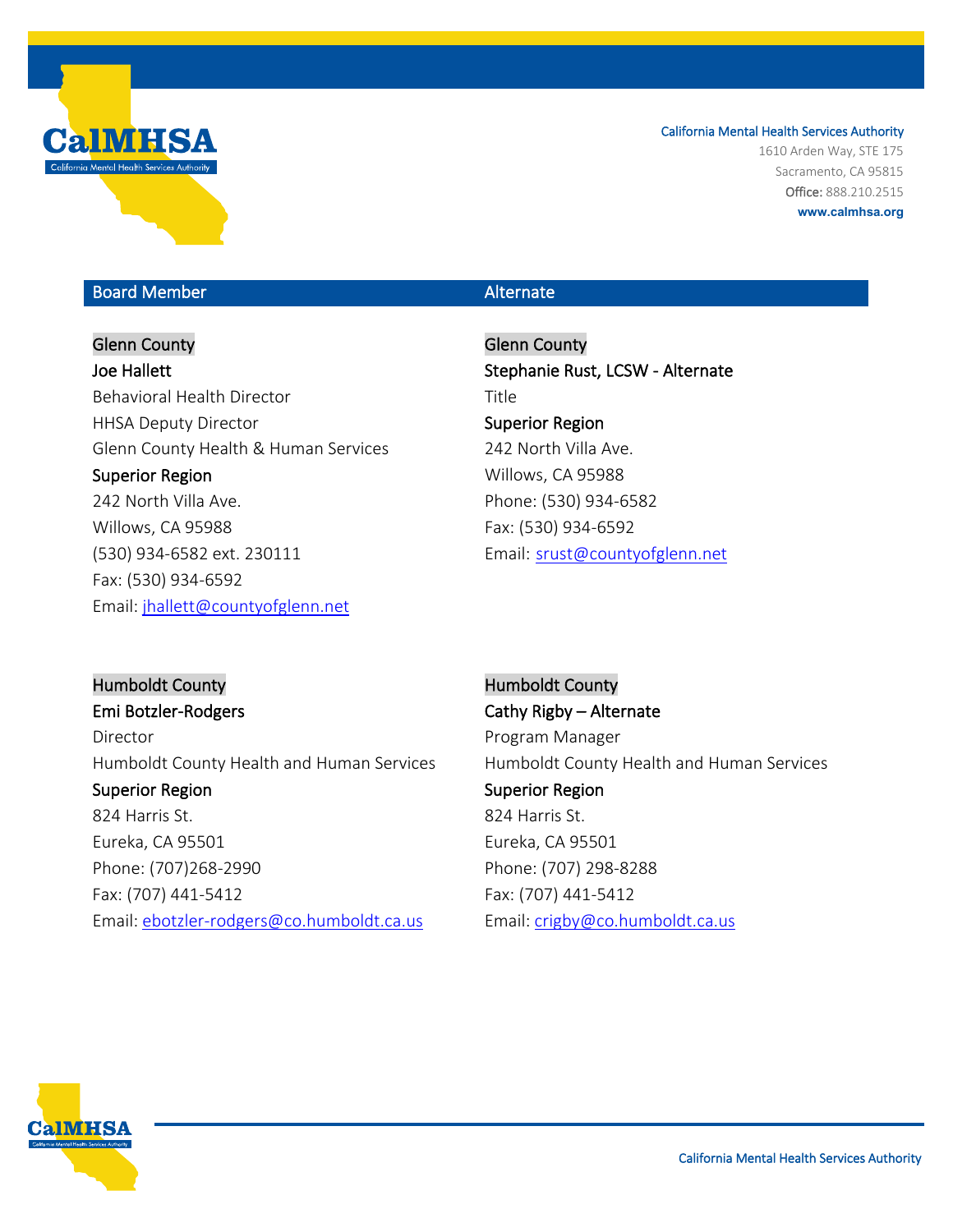

1610 Arden Way, STE 175 Sacramento, CA 95815 Office: 888.210.2515 **www.calmhsa.org**

## Board Member Alternate Communication and Alternate

Imperial County Leticia Plancarte-Garcia - Member Interim Behavioral Health Director Imperial County Behavioral Health Southern Region 202 North 8<sup>th</sup> Street El Centro, CA 92243 Phone: (442) 265-1604 Fax: (442) 265-1637 Email: [letyplancarte@co.imperial.ca.us](mailto:letyplancarte@co.imperial.ca.us)

Inyo County Kimball Pier Deputy Director Inyo County Health & Human Services Central Region 1360 N. Main Street, Suite 201 Bishop, CA 93514 Phone: (760) 873-3305 Fax: (760) 873-6505 Email: kpier@inyocounty.us

Imperial County Gabriela Jimenez– Alternate Deputy Director Imperial County Behavioral Health Southern Region 2695 S  $4^{\text{th}}$  Street El Centro, CA 92243 Phone: (442) 265-7910 Fax: (442) 265-7620 Email: [gabrielajimenez@co.imperial.ca.us](mailto:gabrielajimenez@co.imperial.ca.us)

Inyo County Vacant - Alternate Title Inyo County Health & Human Services Central Region Address Line 1 Address Line 2 Phone: Fax: Email:

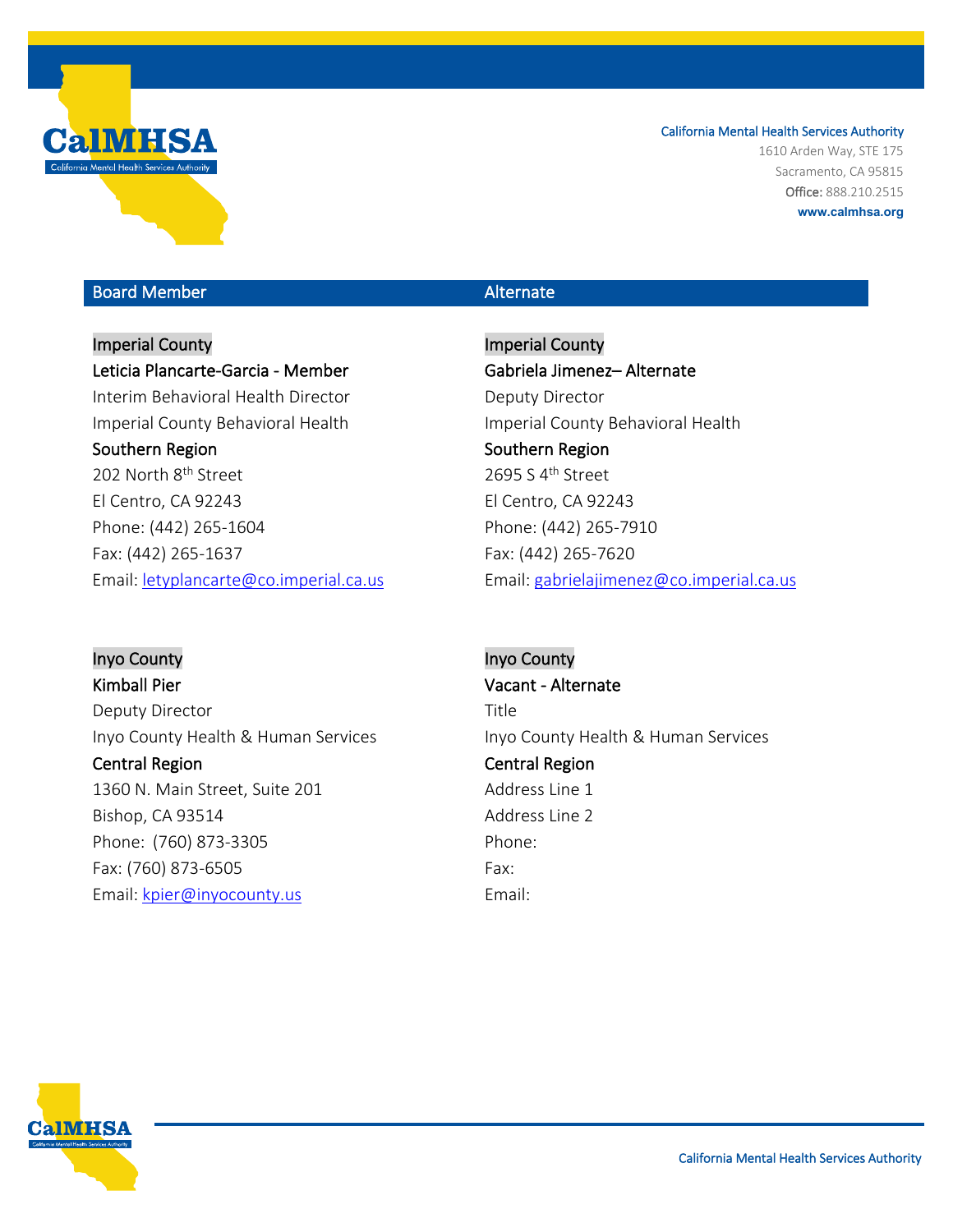

1610 Arden Way, STE 175 Sacramento, CA 95815 Office: 888.210.2515 **www.calmhsa.org**

## Board Member Alternate Communication and Alternate

Kern County Stacy Kuwahara, LMFT - Member Director Kern Behavioral Health and Recovery Southern Region 2001 28<sup>th</sup> Street (Mailing is P.O. Box 1000) Bakersfield, CA 93302 Phone: (661) 868-6609 Fax: (661) 861-1020 Email: [skuwahara@kernbhrs.org](mailto:skuwahara@kernbhrs.org)

Kern County Robin Taylor – Alternate Deputy Director Kern Behavioral Health and Recovery Southern Region 2001 28<sup>th</sup> Street (Mailing is P.O. Box 1000) Bakersfield, CA 93302 Phone: (661) 868-7362 Fax: (661) 868-1555 Email: [rctaylor@kernbhrs.org](mailto:rctaylor@kernbhrs.org)

Kings County Lisa Lewis, PhD Director Kings County Behavioral Health Administration Central Region 460 Kings County Drive, Suite 101 Hanford, CA 93230 Phone: (559) 362-0051 Fax: (559) 589-6916 Email: [lisa.lewis@co.kings.ca.us](mailto:lisa.lewis@co.kings.ca.us) 

Kings County UnChong Parry – Alternate Deputy Director, Administration Services Kings County Behavioral Health Administration 460 Kings County Drive, Suite 101 Hanford, CA 93230 Central Region Phone: (559) 852-2900

Fax: (559) 589-6916 Email: [unchong.parry@co.kings.ca.us](mailto:unchong.parry@co.kings.ca.us) 

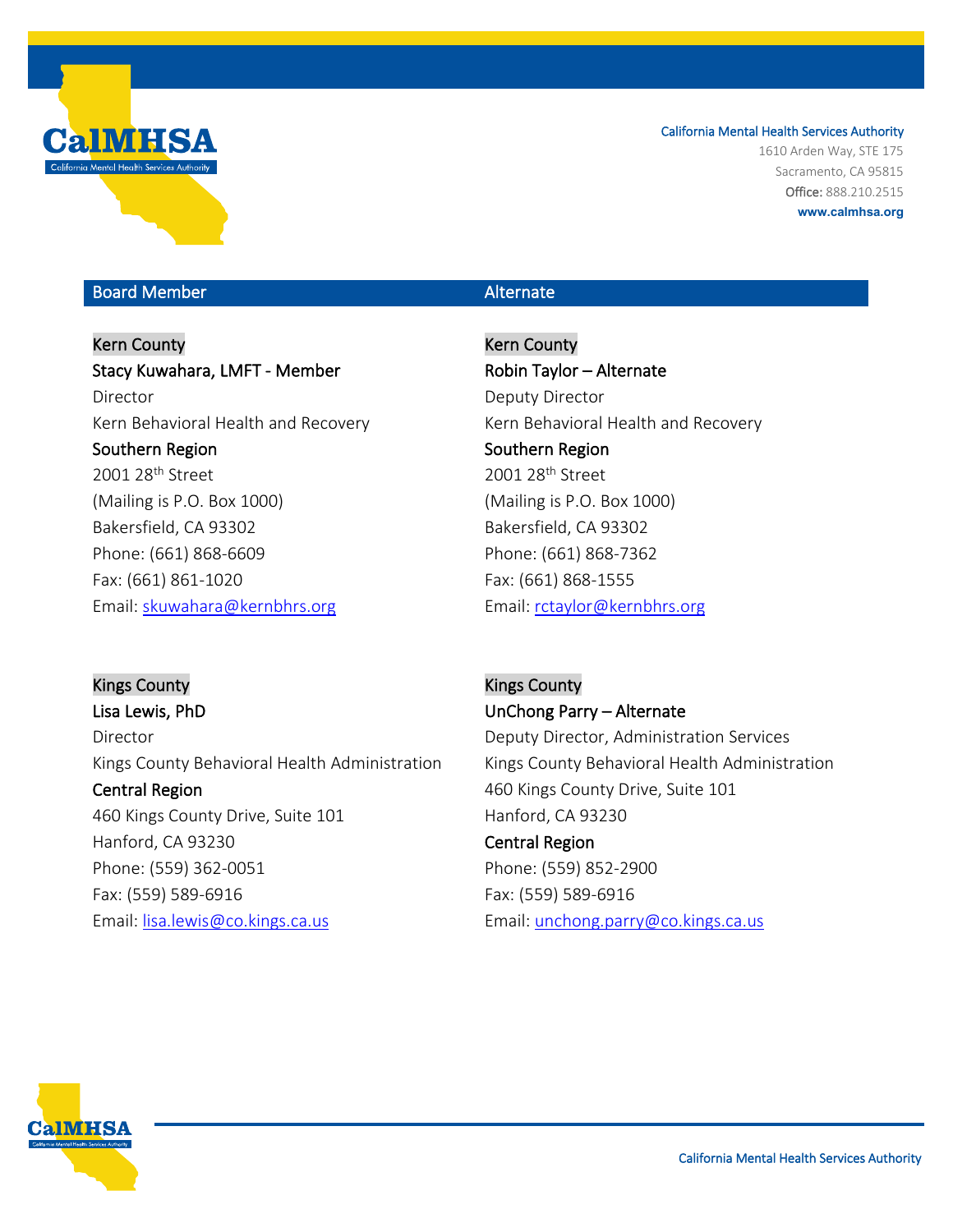

1610 Arden Way, STE 175 Sacramento, CA 95815 Office: 888.210.2515 **www.calmhsa.org**

## Board Member Alternate Communication and Alternate

Lake County Todd Metcalf Interim Behavioral Health Director Lake County Behavioral Health Services Superior Region 6302 Thirteenth Avenue (For Mailing - P.O. Box 1024) Lucerne, CA 95458 Phone: (707) 274-9101 Fax: (707) 274-9192 Email: [todd.metcalf@lakecountyca.gov](mailto:todd.metcalf@lakecountyca.gov)

Lake County Elise Jones – Alternate Deputy Director – Administration Lake County Behavioral Health Services Superior Region 6302 Thirteenth Avenue (For Mailing - P.O. Box 1024) Lucerne, CA 95458 Phone: (707) 274-9101 Fax: (707) 274-9192 Email: [elise.jones@lakecountyca.gov](mailto:elise.jones@lakecountyca.gov)

Lassen County Tiffany Armstrong Director, Mental Health Division Lassen County Health and Social Services Superior Region

555 Hospital Lane Lassen, CA 96130 Phone: (530) 251-8108 Fax: (530) 251-2669 Email: [tarmstrong@co.lassen.ca.us](mailto:tarmstrong@co.lassen.ca.us)

Lassen County Barbara Longo – Alternate Director, Health and Social Services Lassen County Health and Social Services Superior Region 336 Alexander Ave. Lassen, CA 96130 Phone: (530) 251-8134 Fax: (530) 251-2669 Email: [blongo@co.lassen.ca.us](mailto:blongo@co.lassen.ca.us) 

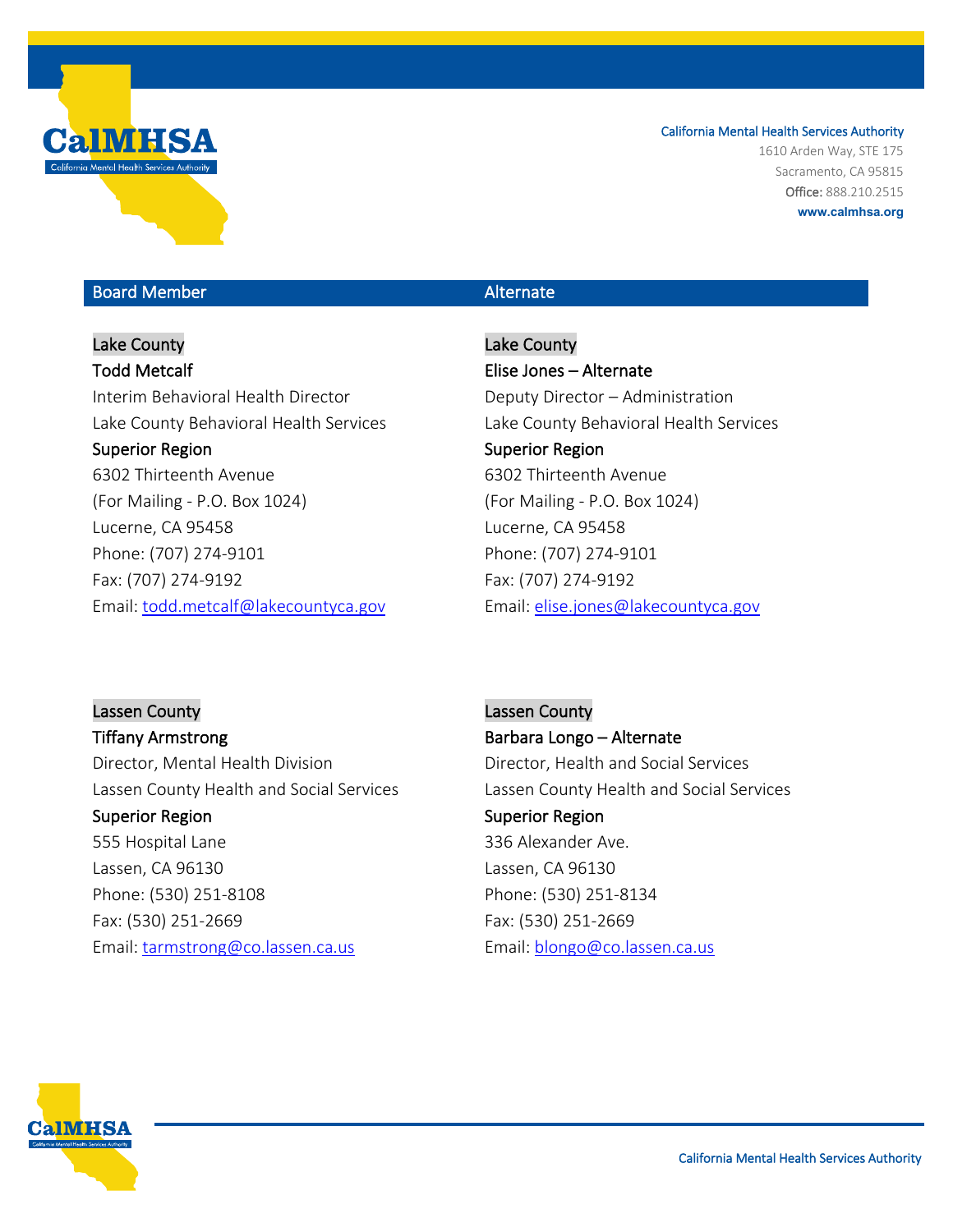

1610 Arden Way, STE 175 Sacramento, CA 95815 Office: 888.210.2515 **www.calmhsa.org**

## Board Member Alternate Communication and Alternate

Los Angeles County Jonathan E. Sherin, MD, PhD Director Los Angeles County DMH Los Angeles Region – Representative 510 S. Vermont Avenue Los Angeles, CA 90020 Phone: (213) 738-4601 Fax: (213) 386-1297 Email: [jsherin@dmh.lacounty.gov](mailto:jsherin@dmh.lacounty.gov)

Madera County Connie Moreno-Peraza – Member Director Madera County Behavioral Health Services Central Region 209 E 7th Street (For mailing - PO Box 1288) Madera, CA 93639 Phone: (559) 673-3508 Fax: (559) 675-7758 Email: [connie.moreno](mailto:connie.moreno-peraza@maderacounty.com)[peraza@maderacounty.com](mailto:connie.moreno-peraza@maderacounty.com) 

Los Angeles County Yvette Willock, LCSW, MA – Alternate Chief of Social Services, MH Los Angeles County DHM Los Angeles Region 510 S. Vermont Avenue Los Angeles, CA 90020 Phone: (213) 351-1927 Fax: Email: [ywillock@dmh.lacounty.gov](mailto:ywillock@dmh.lacounty.gov) 

Madera County Julie Morgan– Alternate Assistant Director Madera County Behavioral Health Services Central Region 209 E 7th Street (For mailing - PO Box 1288) Madera, CA 93639 Phone: (559) 673-3508 Fax: (559) 675-7758 Email: [julie.morgan@maderacounty.com](mailto:julie.morgan@maderacounty.com)

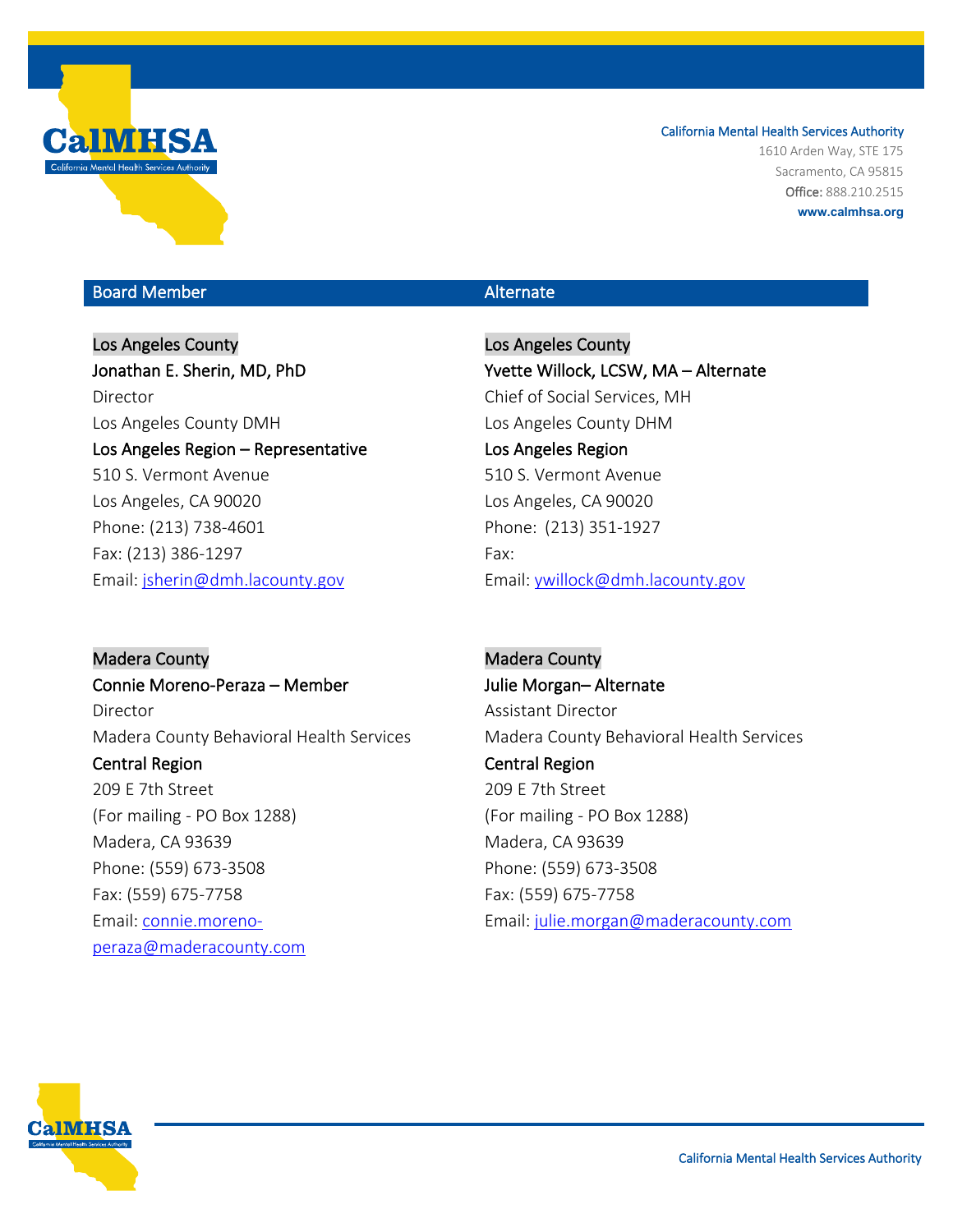

1610 Arden Way, STE 175 Sacramento, CA 95815 Office: 888.210.2515 **www.calmhsa.org**

## Board Member Alternate Communication and Alternate

# Marin County Dr. Jei Africa, PsyD, MSCP, CATC-V Director, Behavioral Health and Recovery Services Marin County Department of Mental Health and Human Services Bay Area Region – Representative 20 North San Pedro Road, Suite 2028

San Rafael, CA 94903 Phone: (415) 473-7595 Fax: (415) 473-7008 Email: [jafrica@marincounty.org](mailto:jafrica@marincounty.org)

Marin County Galen Main – Alternate MHSA Coordinator Marin County BHRS Bay Area Region 20 N San Pedro San Rafael, CA 94903 Phone: (415) 473-4628 Fax: Email: [gmain@maincounty.org](mailto:gmain@maincounty.org)

Mariposa County Baljit Hundal Mental Health Director Mariposa County Health & Human Services Agency

## Central Region

5362 Lemee Lane (For mailing - PO BOX 99) Mariposa, CA 95338 Phone: (209) 742-0919 Fax: (209) 966-8251 Email: [bhundal@mariposahsc.org](mailto:bhundal@mariposahsc.org)

Mariposa County Sheila Baker – Alternate Title Mariposa County Health & Human Services Agency Central Region 5362 Lemee Lane (For mailing - PO BOX 99) Mariposa, CA 95338 Phone: Fax: (209) 966-8251 Email: Sbaker@mariposacounty.org

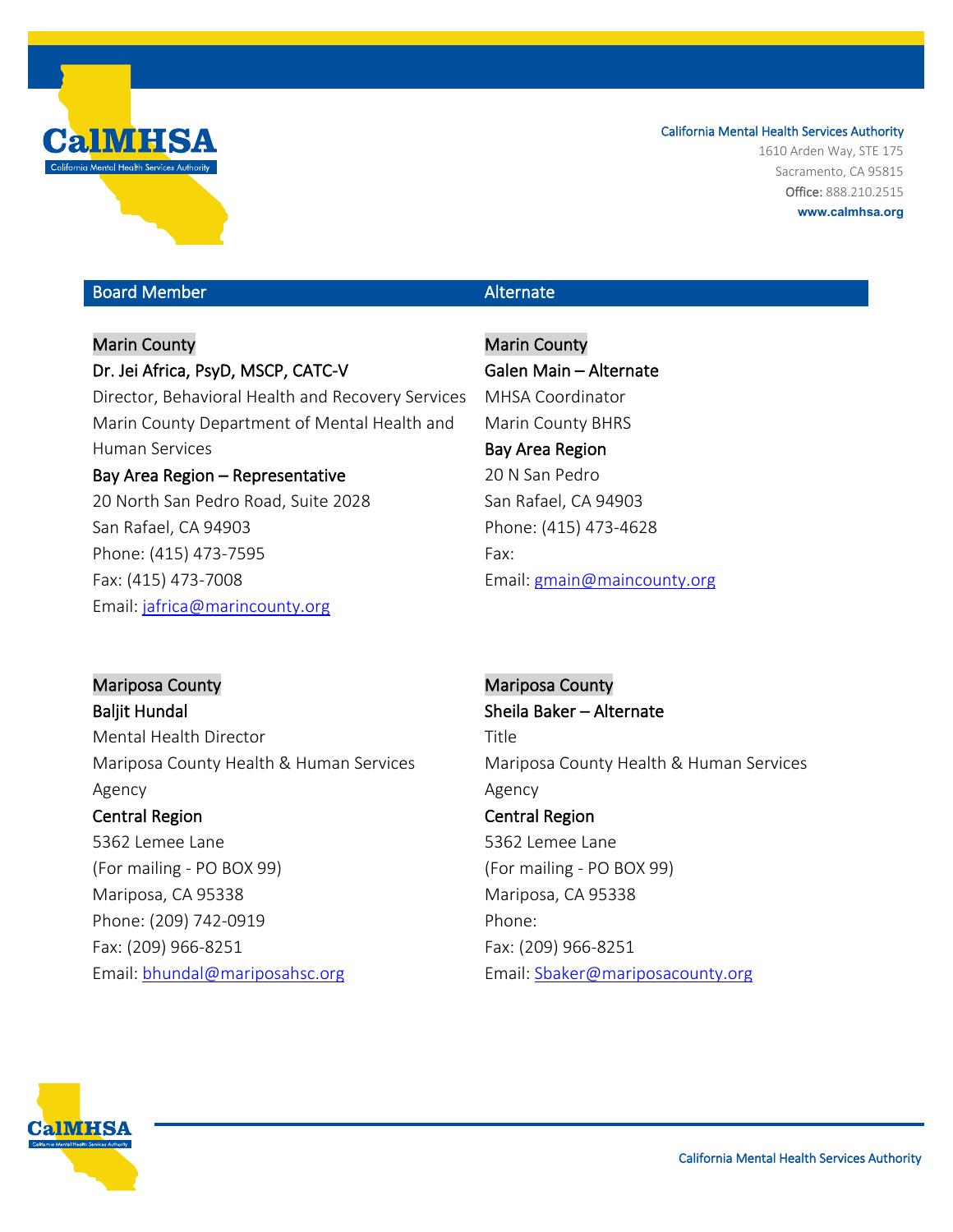

1610 Arden Way, STE 175 Sacramento, CA 95815 Office: 888.210.2515 **www.calmhsa.org**

## Board Member Alternate Communication and Alternate

Mendocino County Jenine Miller, Psy. D. HHSA Asst. Director/Behavioral Health Director Mendocino County Health and Human Services Agency Superior Region 1120 S. Dora St Ukiah, CA 95482 Phone: (707) 472-2341 Fax: (707) 472-2331 Email: [millerje@co.mendocino.ca.us](mailto:millerje@co.mendocino.ca.us)

### Merced County

Phone: (209) 695-9225 Fax: (209) 725-3676

Genevieve Valentine, LMFT Director Merced County Behavioral Health and Recovery Services Central Region 301 13th Street Admin Building 3rd Floor Merced, CA 95344

[Genevieve.Valentine@countyofmerced.com](mailto:Genevieve.Valentine@countyofmerced.com)

Mendocino County Karen Lovato – Alternate Acting Behavioral Health Dep. Director/MHSA Supervisor Mendocino County Health and Human Services Agency Superior Region 1120 S. Dora St Ukiah, CA 95482 Phone: (707) 472-2342 Fax: (707) 472-2331 Email: [lovatok@co.mendocino.ca.us](mailto:lovatok@co.mendocino.ca.us) 

Merced County Sharon Mendonca, MPA – Alternate Assistant Director – Administration Merced County Behavioral Health and Recovery Central Region P.O. Box 2087 Merced, CA 95344 Phone: (209) 381-6805 Fax: Email: [Sharon.Mendonca@countyofmerced.com](mailto:Sharon.Mendonca@countyofmerced.com)



Email: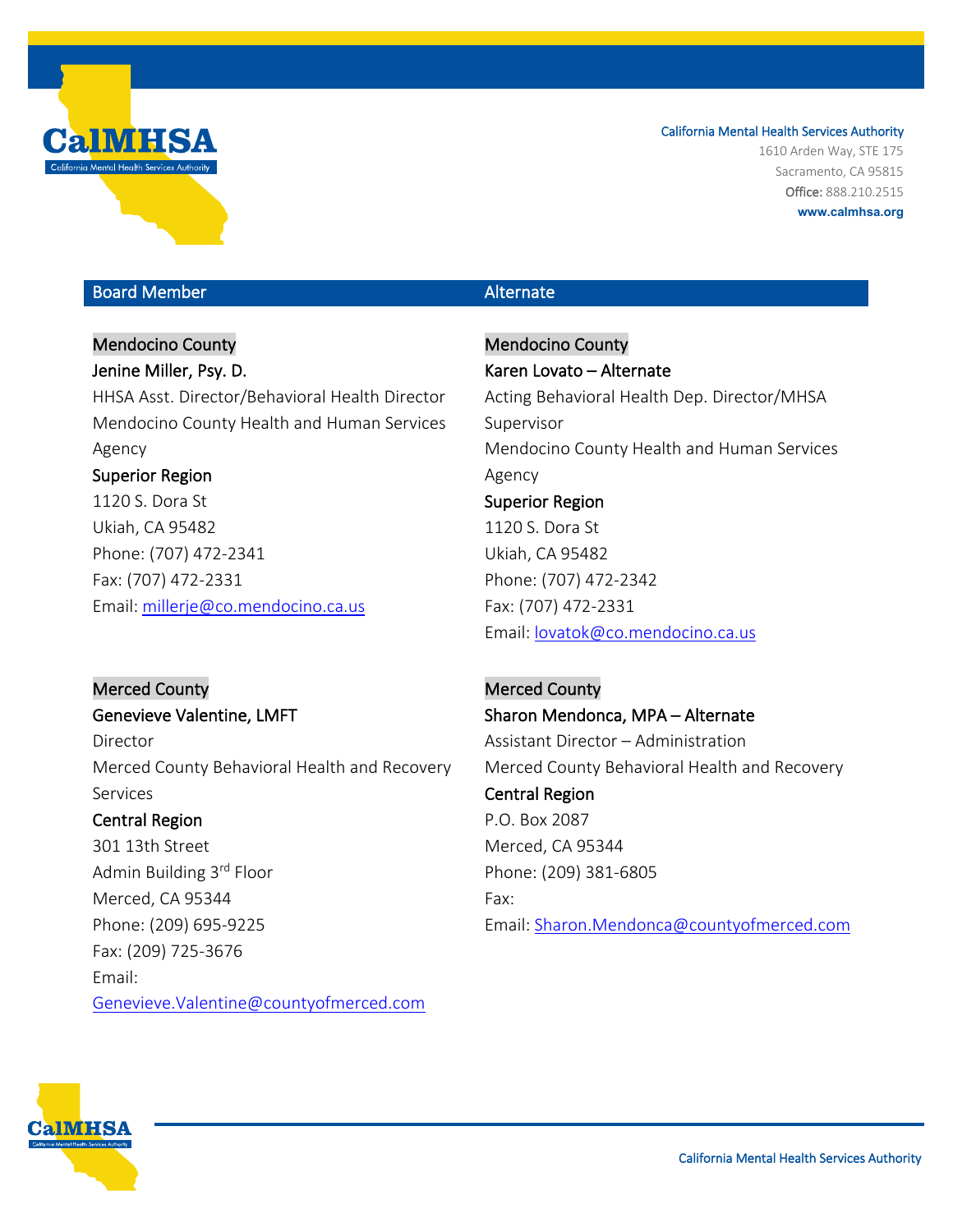

1610 Arden Way, STE 175 Sacramento, CA 95815 Office: 888.210.2515 **www.calmhsa.org**

## Board Member Alternate Communication and Alternate

Modoc County Stacy Sphar, DNP, PMHNP-BC Director of Health Services Modoc County Behavioral Health Services Superior Region 441 North Main Street Alturas, CA 96101 Phone: (530) 233-6312 Fax: (530) 233-6339 Email: [stacysphar@co.modoc.ca.us](mailto:stacysphar@co.modoc.ca.us)

Mono County Robin Roberts, MFT Director Mono County Mental Health Services Central Region 1290 Tavern Rd (For Mailing - PO Box 2619) Mammoth Lakes, CA 93546 Phone: (760) 924-1740 Fax: (760) 924-1741 Email: [rroberts@mono.ca.gov](mailto:rroberts@mono.ca.gov)

Modoc County Michael Traverso, LMFT – Alternate Behavioral Health Branch Director Modoc County Behavioral Health Services Superior Region 441 North Main Street Alturas, CA 96101 Phone: (530) 233-6312 Fax: (530) 233-6339 Email: [michaeltraverso@co.modoc.ca.us](mailto:michaeltraverso@co.modoc.ca.us) 

Mono County Lauren Plum – Alternate Staff Services Analyst II Mono County Mental Health Services Central Region 1290 Tavern Rd (For Mailing - PO Box 2619) Mammoth Lakes, CA 93546 Phone: 760-965-6748 Fax: Email: lplum@mono.ca.gov

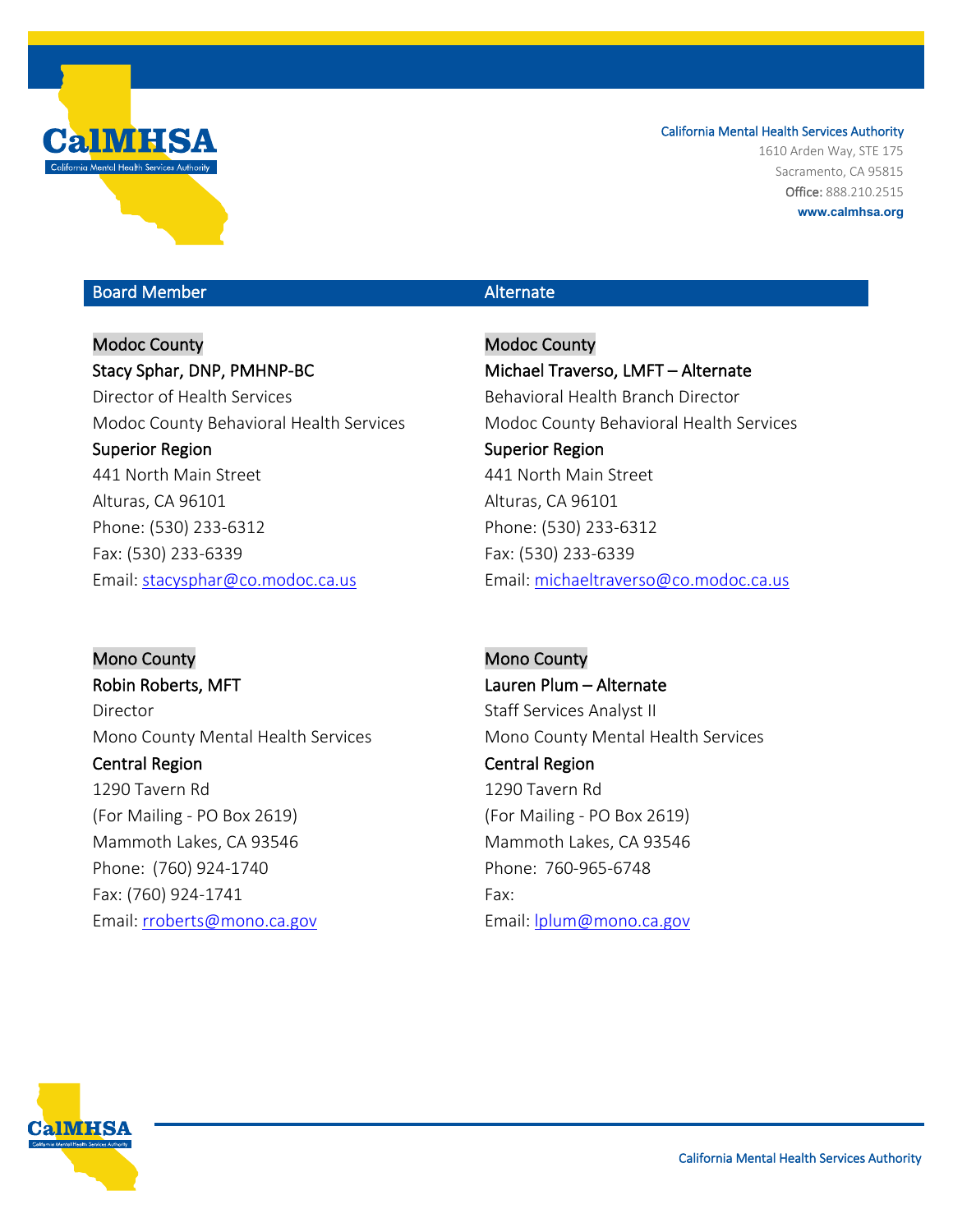

1610 Arden Way, STE 175 Sacramento, CA 95815 Office: 888.210.2515 **www.calmhsa.org**

## Board Member Alternate Communication and Alternate

Monterey County Kathryn Eckert BH Bureau Chief / Director of Behavioral Health County of Monterey Bay Area Region 1270 Natividad Rd., Suite 107-108 Salinas, CA 93906 Phone: (831) 755-4580 Email: [eckertk@co.monterey.ca.us](mailto:eckertk@co.monterey.ca.us)

Monterey County Jon Drake – Alternate Assistant Bureau Chief, Behavioral Health County of Monterey Bay Area Region 1270 Natividad Rd., Room 144 Monterey, CA 93906 Phone: (831) 755-4357 Email: [drakej@co.monterey.ca.us](mailto:drakej@co.monterey.ca.us) 

Napa County Jim Diel HHSA Asst. Director Napa County Health and Human Services Agency Bay Area Region 2751 Napa Valley Corporate Dr. Napa, CA 94558 Phone: (707) 2534174 Fax: Email: James.diel@countyofnapa.org

Napa County Valerie Cahill – Alternate Napa County Health and Human Services Agency Bay Area Region 2751 Napa Valley Corporate Drive Napa, CA 94558 Phone: (707) 299-2149 Fax: (707) 299-2199 Email: [valerie.cahill@countyofnapa.org](mailto:valerie.cahill@countyofnapa.org) 

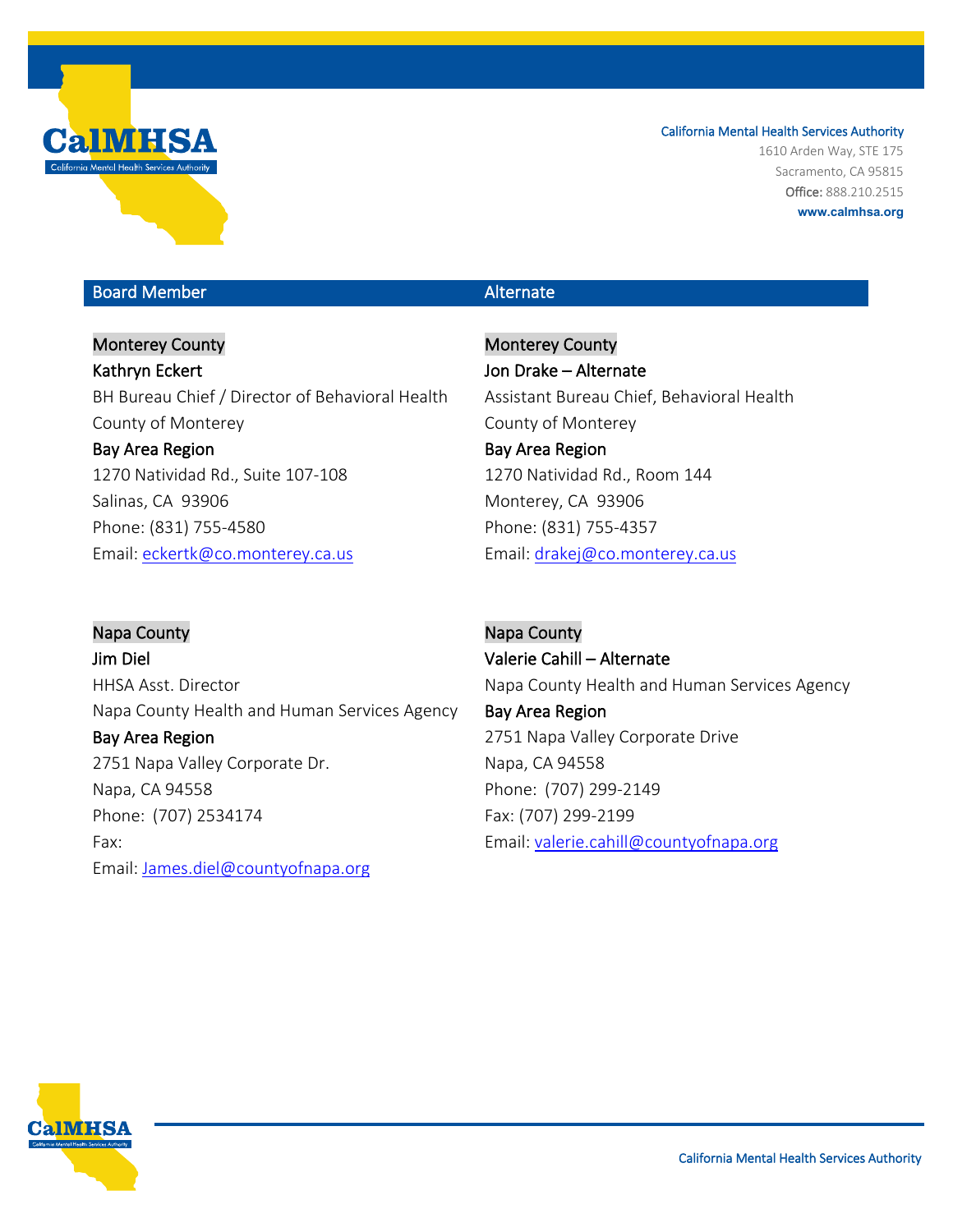

1610 Arden Way, STE 175 Sacramento, CA 95815 Office: 888.210.2515 **www.calmhsa.org**

## Board Member Alternate Communication and Alternate

Nevada County Phebe Bell Behavioral Health Director Nevada County Behavioral Health Department Superior Region – Representative 500 Crown Point Circle, Suite 500 Grass Valley, CA 95945 Phone: (530) 470-2784 Fax: (530) 271-0257 Email: [phebe.bell@co.nevada.ca.us](mailto:phebe.bell@co.nevada.ca.us)

Orange County Veronica Kelley, DSW, LCSW Director, Behavioral Health Southern Region – Representative 405 West 5th Street, Suite 726, 7th Floor Santa Ana, CA 92701 Phone: (714) 834-7024 Fax: (715) 834-5506 Email: vkelley@ochca.com

Nevada County Priya Kannall – Alternate MHSA Coordinator Nevada County Behavioral Health Department Superior Region 500 Crown Point Circle, Suite 500 Grass Valley, CA 95945 Phone: (530) 265-1790 Fax: (530) 265-2295 Email: [priya.kannall@co.nevada.ca.us](mailto:priya.kannall@co.nevada.ca.us)

Orange County Annette Mugrditchian Director of Operations Mental Health & Recovery Services Southern Region 405 W. 5th Street, Suite 724 Santa Ana, CA 92701 Phone: (714) 834-5026 Fax: Email: Amugrditchian@ochca.com

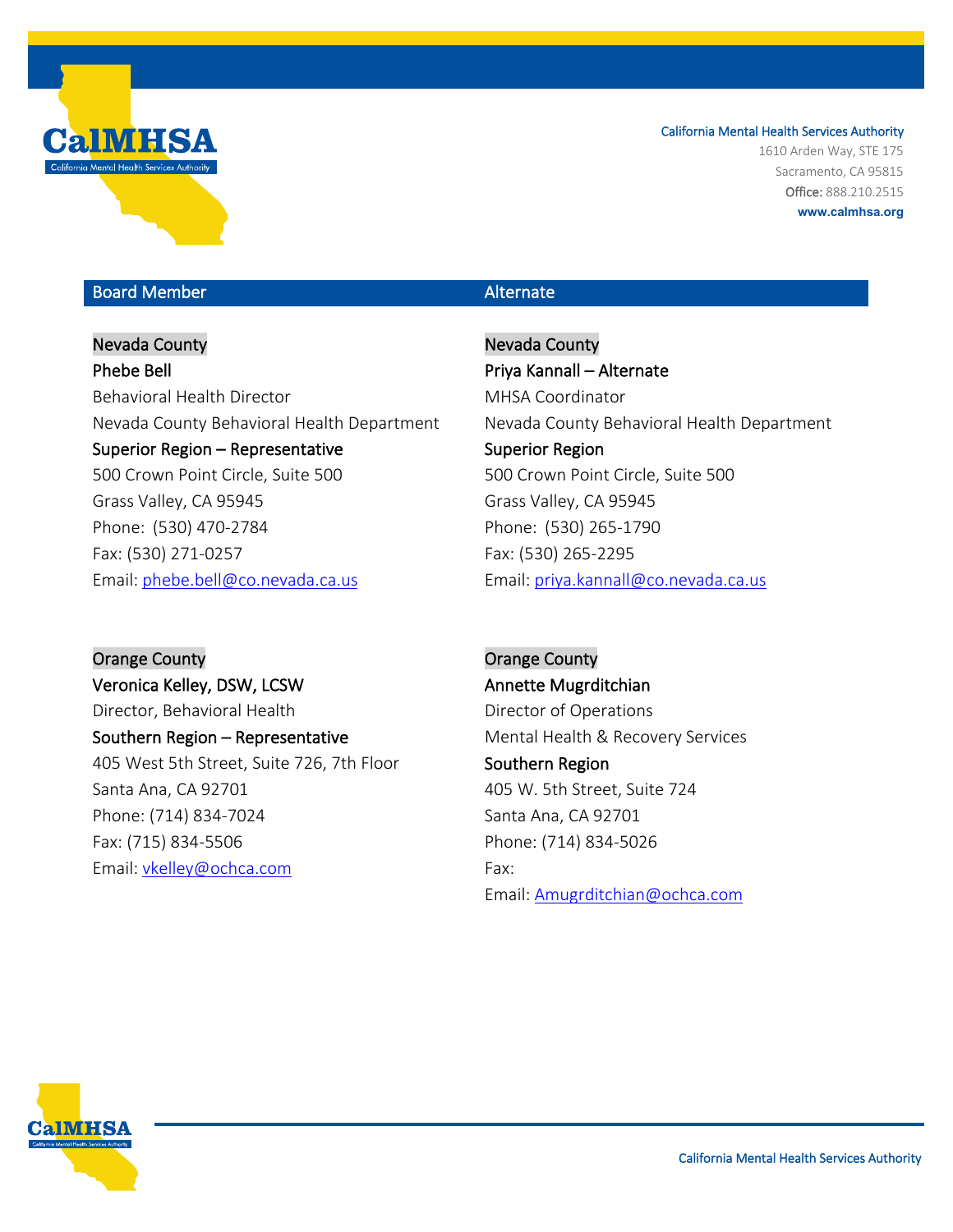

1610 Arden Way, STE 175 Sacramento, CA 95815 Office: 888.210.2515 **www.calmhsa.org**

## Board Member Alternate Communication and Alternate

Placer County Amy Ellis, MFT Director Placer County Adult System of Care Central Region – Representative 11512 B Avenue Auburn, CA 95603 Phone: (530) 889-7256 Fax: (530) 889-7275 Email: [arellis@placer.ca.gov](mailto:arellis@placer.ca.gov)

Plumas County Sharon Sousa, MFT Outpatient Supervisor Plumas County Mental Health Superior Region 270 County Hospital Rd., #109 Quincy, CA 95971 Phone: (530) 283-6307 ext. 1310 Fax: Email: [ssousa@kingsview.org](mailto:ssousa@kingsview.org)

Placer County Amy Deneale Haynes, Psy.D. - Alternate Assistant Program Manager Placer County Adult System of Care Central Region 101 Cirby Hills Dr. Roseville, CA 95678 Phone: (916) 787-8981 Fax: Email: ahaynes@placer.ca.gov

Plumas County Kristy M. Pierson – Alternate MHSA Coordinator Plumas County Behavioral Health Superior Region 270 County Hospital Rd., #109 Quincy, CA 95971 Phone: 530-283-6307 Ext 1200 Fax: Email: [kpierson@pcbh.services](mailto:kpierson@pcbh.services)

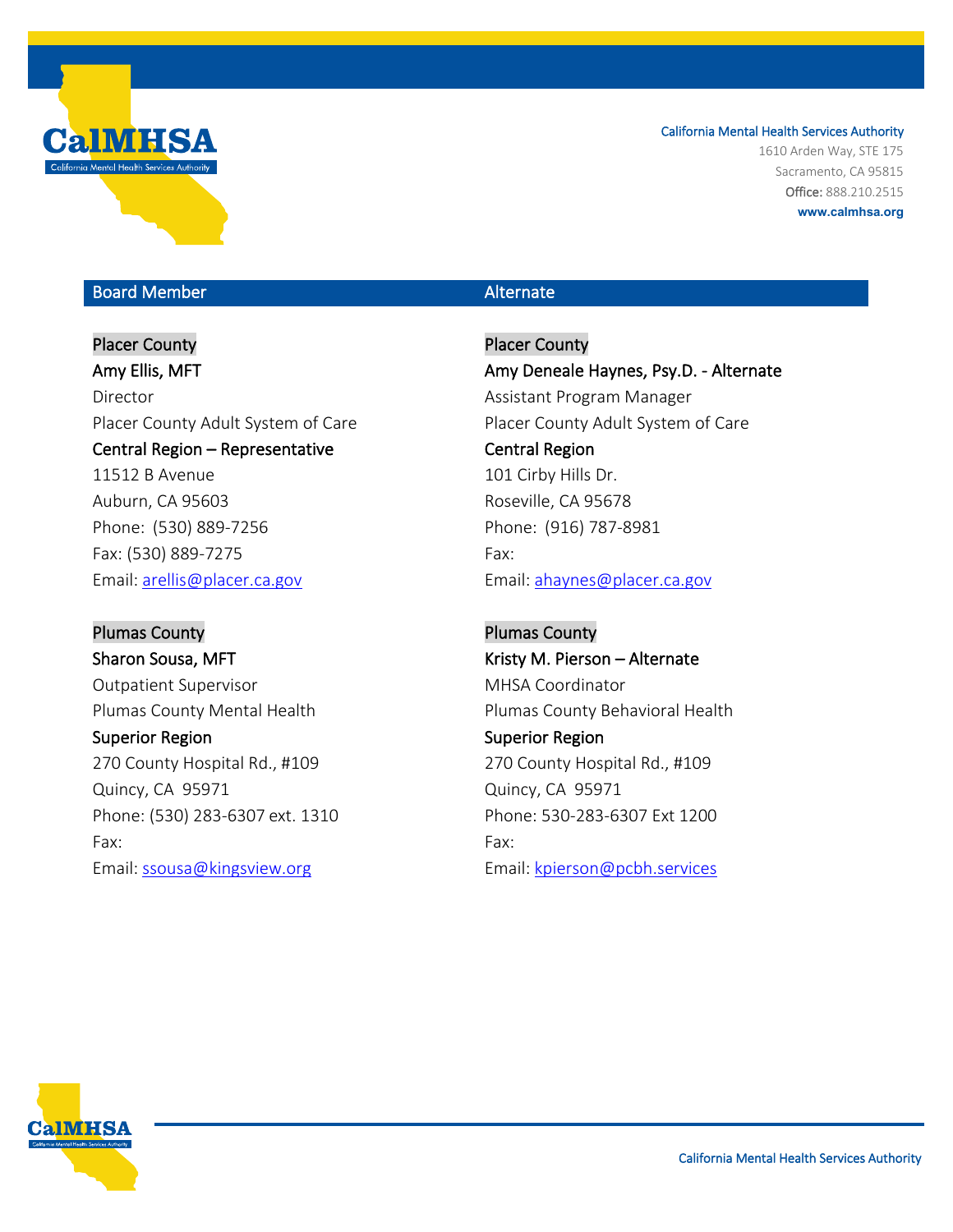

1610 Arden Way, STE 175 Sacramento, CA 95815 Office: 888.210.2515 **www.calmhsa.org**

## Board Member Alternate Communication and Alternate

## Riverside County

### Amy McCann

Assistant Behavioral Health Director for Finance and Adm. Riverside University Health System – Behavioral Health

## Southern Region

4095 County Circle Drive Riverside, CA 92503 Phone: (951) 358-6428 Fax: (951) 358-4513 Email: [amccann@ruhealth.org](mailto:amccann@ruhealth.org)

Riverside County Brandon Jacobs - Alternate Deputy Director, Quality Management Riverside University Health System - Behavioral Health Southern Region 2085 Rustin Ave. Riverside, CA 92507 Phone: (951) 955-7195 Fax: Email: [BJacobs@ruhealth.org](mailto:BJacobs@ruhealth.org)

# Sacramento County

Ryan Quist, PhD Behavioral Health Director Sacramento County Department of Health and Human Services

### Central Region

7001-A East Parkway, Suite 300 Sacramento, CA 95823 Phone: (916) 876-1243 Fax: (916) 875-1490 Email: [quistr@saccounty.net](mailto:quistr@saccounty.net) 

### Sacramento County

Jane Ann Zakhary – Alternate Program Manager Sacramento County Department of Health and Human Services

# Central Region

7001-A East Parkway, Suite 300 Sacramento, CA 95823 Phone: (916) 875-0188 Fax: (916) 875-1490 Email: [zakharyJ@saccounty.net](mailto:zakharyJ@saccounty.net)

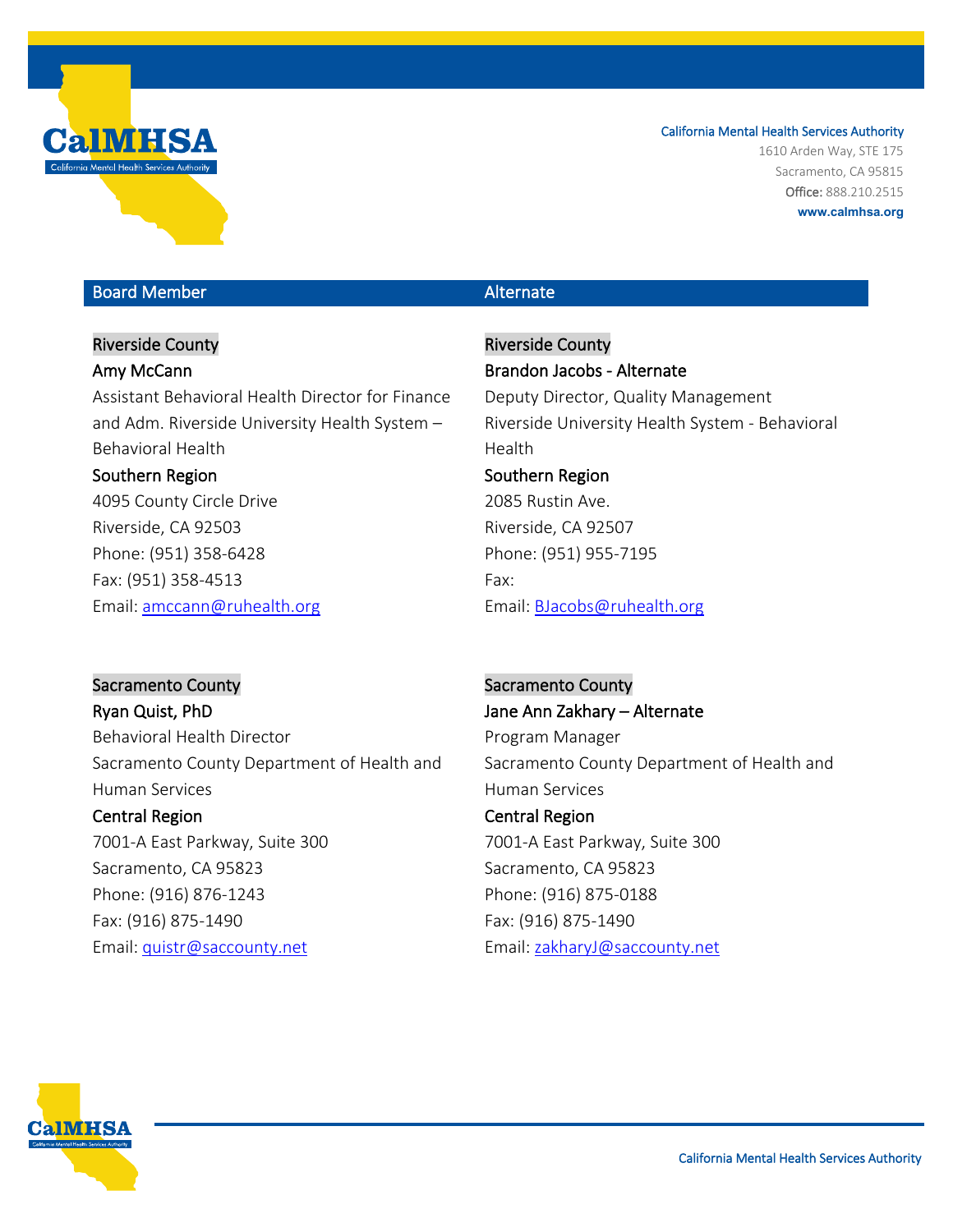

1610 Arden Way, STE 175 Sacramento, CA 95815 Office: 888.210.2515 **www.calmhsa.org**

## Board Member Alternate Communication and Alternate

San Benito County Alan Yamamoto, LCSW Director San Benito County Behavioral Health Department Bay Area Region 1131 San Felipe Road Hollister, CA 95023 Phone: (831) 636-4020 Fax: (831) 636-4025 Email: [alan@sbcmh.org](mailto:alan@sbcmh.org) 

San Bernardino County Georgina Yoshioka, DSW, MBA, LCSW Interim Director, Behavioral Health San Bernardino County Behavioral Health Department Southern Region 303 East Vanderbilt Way, 4<sup>th</sup> Floor San Bernardino, CA 92415 Phone: (909) 388-0801 Fax: (909) 890-0435 Email: gyoshioka@dbh.sbocounty.gov

San Benito County Rachel White – Alternate Assistant Director San Benito County Behavioral Health Department Bay Area Region 1131 San Felipe Road Hollister, CA 95023 Phone: (831) 636-4020 Fax: (831) 636-4025 Email: [rwhite@sbcmh.org](mailto:rwhite@sbcmh.org) 

San Bernardino County Michael Knight – Alternate San Bernardino County Behavioral Health Department Southern Region 303 East Vanderbilt Way San Bernardino, CA 92415 Phone: Fax: (909) 890-0435 Email: mespinosa@dbh.sbcounty.gov

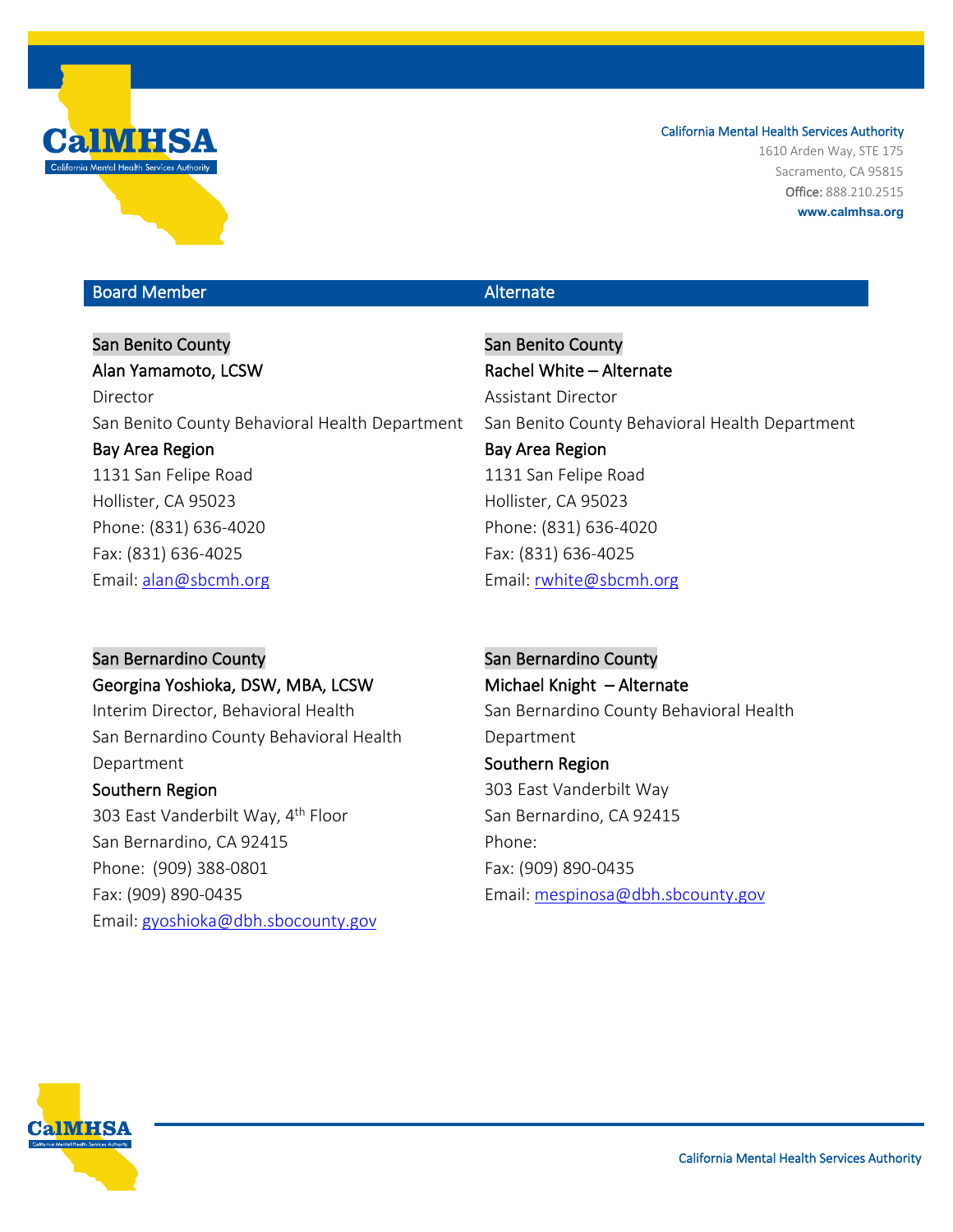

1610 Arden Way, STE 175 Sacramento, CA 95815 Office: 888.210.2515 **www.calmhsa.org**

## Board Member Alternate Communication and Alternate

San Diego County Luke Bergmann, PhD Director, Behavioral Health Services San Diego County Behavioral Health Division Southern Region – Treasurer 3255 Camino del Rio S. Mailstop: P-531C San Diego, CA 92108 Phone: (619) 507-6678 Fax: (619) 563-2775 Email: [luke.bergmann@sdcounty.ca.gov](mailto:luke.bergmann@sdcounty.ca.gov)

San Diego County Aurora Kiviat – Alternate Assistant Director, Departmental Operations San Diego County Behavioral Health Division Southern Region 3255 Camino del Rio S. Mailstop: P-531C San Diego, CA 92108 Phone: (619) 584-3001 Fax: (619) 584-5081 Email: [Aurora.Kiviat@sdcounty.ca.gov](mailto:Aurora.Kiviat@sdcounty.ca.gov)

## San Francisco City and County

Hillary Kunins Director, Behavioral Health Services San Francisco Department of Public Health Bay Area Region 1380 Howard Street San Francisco, CA 94103 Phone:

Email: [Hillary.kunins@sfdph.org](mailto:Hillary.kunins@sfdph.org) 

### San Francisco City and County

Marlo Simmons, MPH – Alternate Deputy Director, Behavioral Health Services San Francisco Health Network Department of Public Health Bay Area Region 1380 Howard Street, 410

San Francisco, CA 94103 Phone: (415) 255-3915 Email: [marlo.simmons@sfdph.org](mailto:marlo.simmons@sfdph.org)

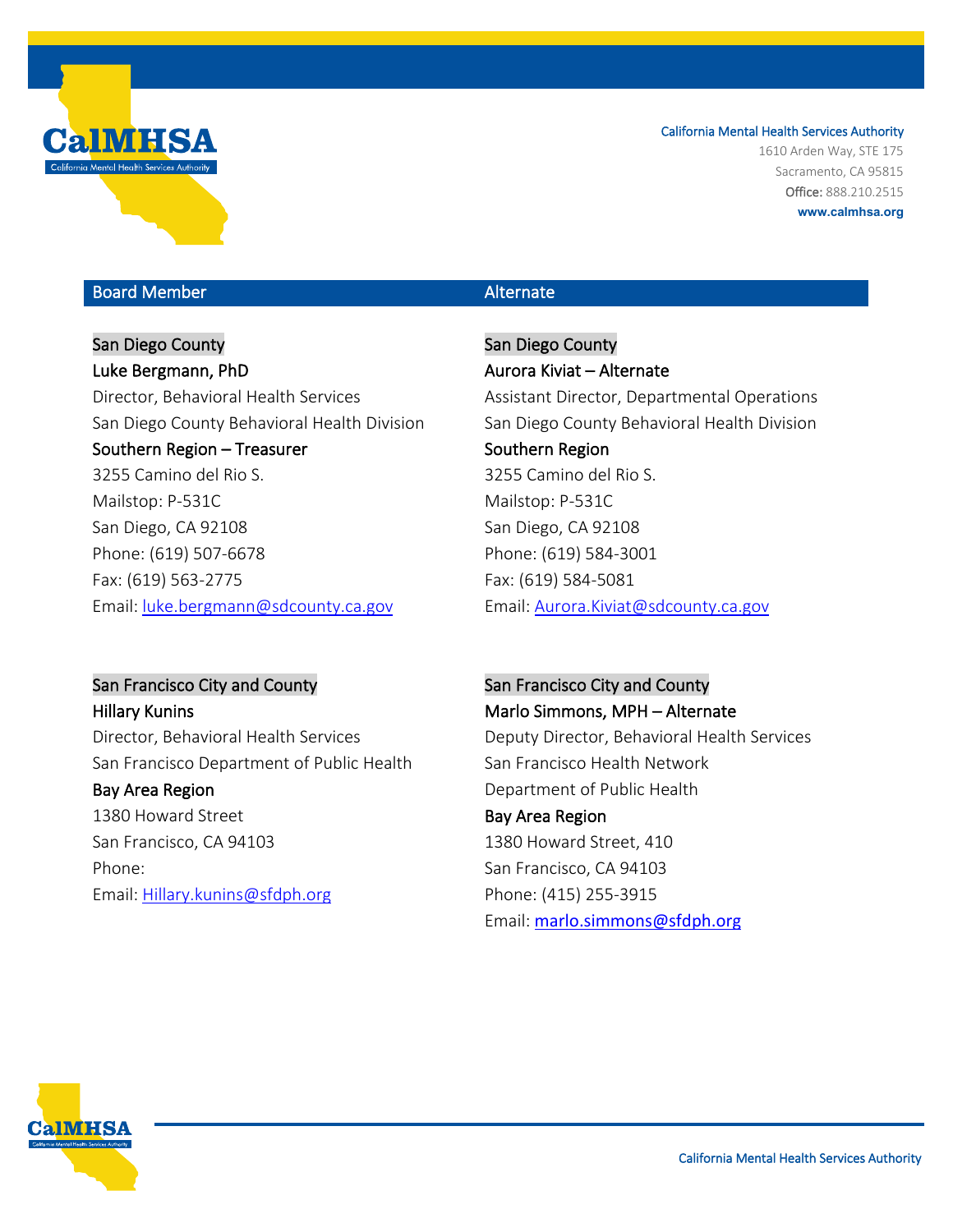

1610 Arden Way, STE 175 Sacramento, CA 95815 Office: 888.210.2515 **www.calmhsa.org**

## Board Member Alternate Communication and Alternate

San Joaquin County Tony Vartan Director of Behavioral Health San Joaquin County Behavioral Health Services Central Region 1212 North California Street Stockton, CA 95202 Phone: (209) 468-8752 Fax: (209) 468-2399 Email: [tvartan@sjcbhs.org](mailto:tvartan@sjcbhs.org)

San Joaquin County Cara Dunn– Alternate Assistant Behavioral Health Director Central Region 1212 North California Street Stockton, CA 95202 Phone: (209) 468-8750 Fax: Email: cdunn@sjcbhs.org

San Luis Obispo County Anne Robin, LMFT Behavioral Health Administrator San Luis Obispo Behavioral Health Department Southern Region – Representative 2180 Johnson Ave San Luis Obispo, CA 93401 Phone: (805) 781-4734 Fax: (805) 781-1273 Email: [arobin@co.slo.ca.us](mailto:arobin@co.slo.ca.us) 

San Luis Obispo County Frank Warren, M.P.P. – Alternate Prevention and Outreach Division Manager San Luis Obispo Behavioral Health Department Southern Region 2180 Johnson Ave San Luis Obispo, CA 93401 Phone: (805) 788-2055 Fax: (805) 781-1273 Email: [fwarren@co.slo.ca.us](mailto:fwarren@co.slo.ca.us)

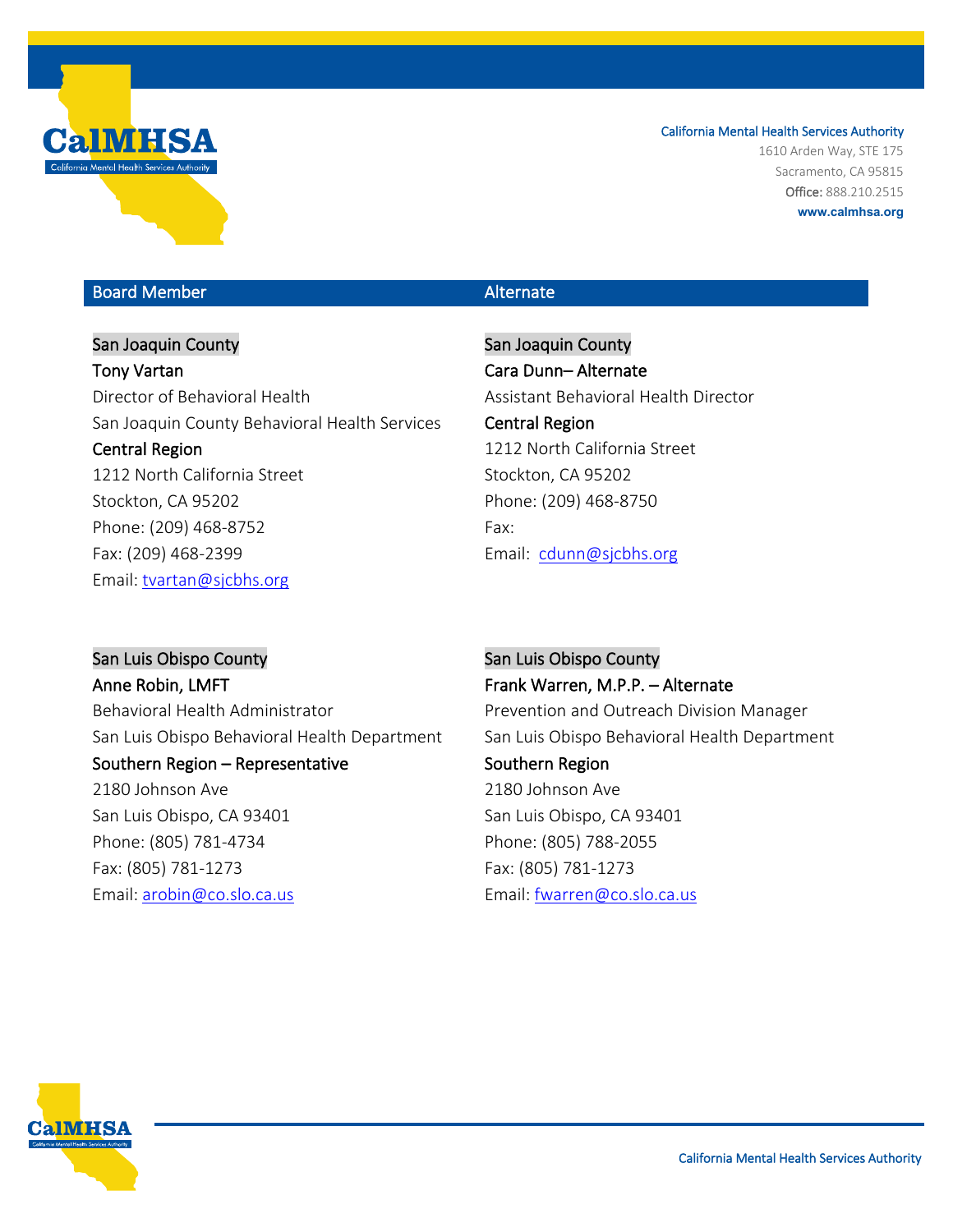

1610 Arden Way, STE 175 Sacramento, CA 95815 Office: 888.210.2515 **www.calmhsa.org**

## Board Member Alternate Communication and Alternate

San Mateo County Scott Gilman Director Behavioral Health and Recovery Services Division, San Mateo County Health System Bay Area Region 225 37th Avenue, 3rd Floor San Mateo, CA 94403 Phone: (650) 573-2748 Fax: (650) 573-2841

San Mateo County Scott Gruendl MPA, CPCO – Alternate Assistant Director Behavioral Health & Recovery Services Bay Area Region 2000 Alameda de las Pulgas, Suite 235 San Mateo, CA 94403 Phone: (530) 624-0756 Fax: Email: [sgruendl@smcgov.org](mailto:sgruendl@smcgov.org)

Santa Barbara County Antonette "Toni" Navarro, LMFT Director Behavioral Wellness Southern Region 300 N. San Antonio Rd Santa Barbara, CA 93110 Phone: (805) 681-5233 Fax: Email: [anavarro@sbcbwell.org](mailto:anavarro@sbcbwell.org)

Email: [sgilman@smcgov.org](mailto:sgilman@smcgov.org) 

Santa Barbara County John M. Doyel, MA, LAADC – Alternate Division Chief, ADP Behavioral Wellness Department Southern Region 300 N. San Antonio Rd, Bldg. 3 Santa Barbara, CA 93110 Phone: (805) 681-4907 Fax: Email: [jdoyel@sbcbwell.org](mailto:jdoyel@sbcbwell.org)

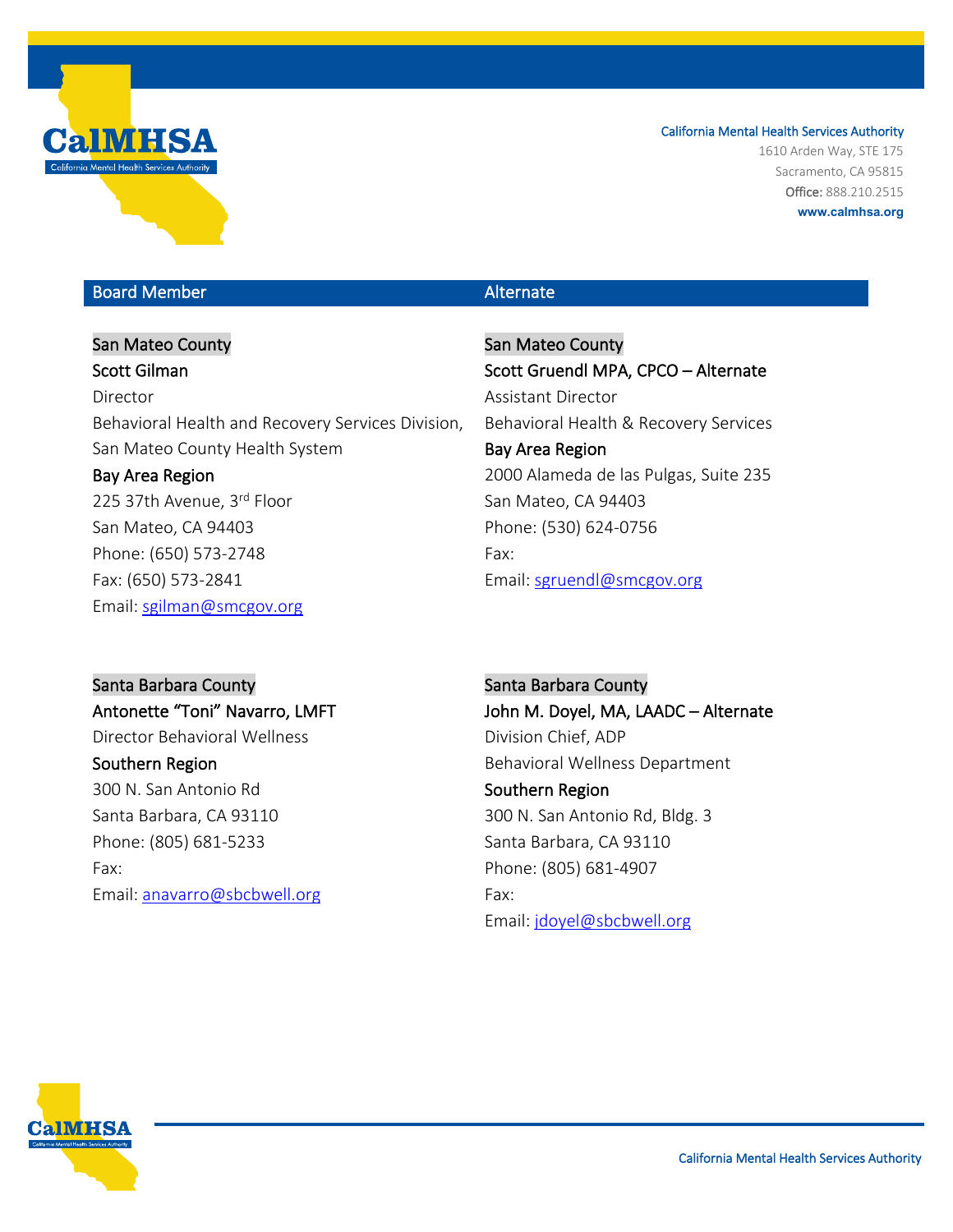

1610 Arden Way, STE 175 Sacramento, CA 95815 Office: 888.210.2515 **www.calmhsa.org**

## Board Member Alternate Communication and Alternate

Santa Clara County Sherri Terao Acting Director Santa Clara County Behavioral Health Department Bay Area Region 828 S. Bascom Avenue, Suite 200 San Jose, CA 95128 Phone: (408) 885-5776 Fax: (408) 885-5789 Email: [sherri.terao@hhs.sccgov.org](mailto:sherri.terao@hhs.sccgov.org) 

Santa Clara County Edwin Poon – Alternate Deputy Director of Managed Care Behavioral Health Services Department County of Santa Clara Health System Bay Area Region Address Phone: (408) 793-1809 Fax: Email: edwin.poon@hhs.sccgov.org

Santa Cruz County Erik Riera, MEd, CAS, MBA Behavioral Health Director Santa Cruz County Behavioral Health Department Bay Area Region 1400 Emeline Avenue Santa Cruz, CA 95060 Phone: (831) 454-4515 Fax: (831) 454-4663 Email: [erik.riera@co.santa-cruz.ca.us](mailto:erik.riera@co.santa-cruz.ca.us)

Santa Cruz County Alexander Threlfall, MD – Alternate Chief of Psychiatry County of Santa Cruz - Health Service Agency Bay Area Region Address Phone: (831) 291-8945 Fax: Email: [A](mailto:vanessa.delacruz@santacruzcounty.us)lexander.Threlfall@santacruzcounty.us

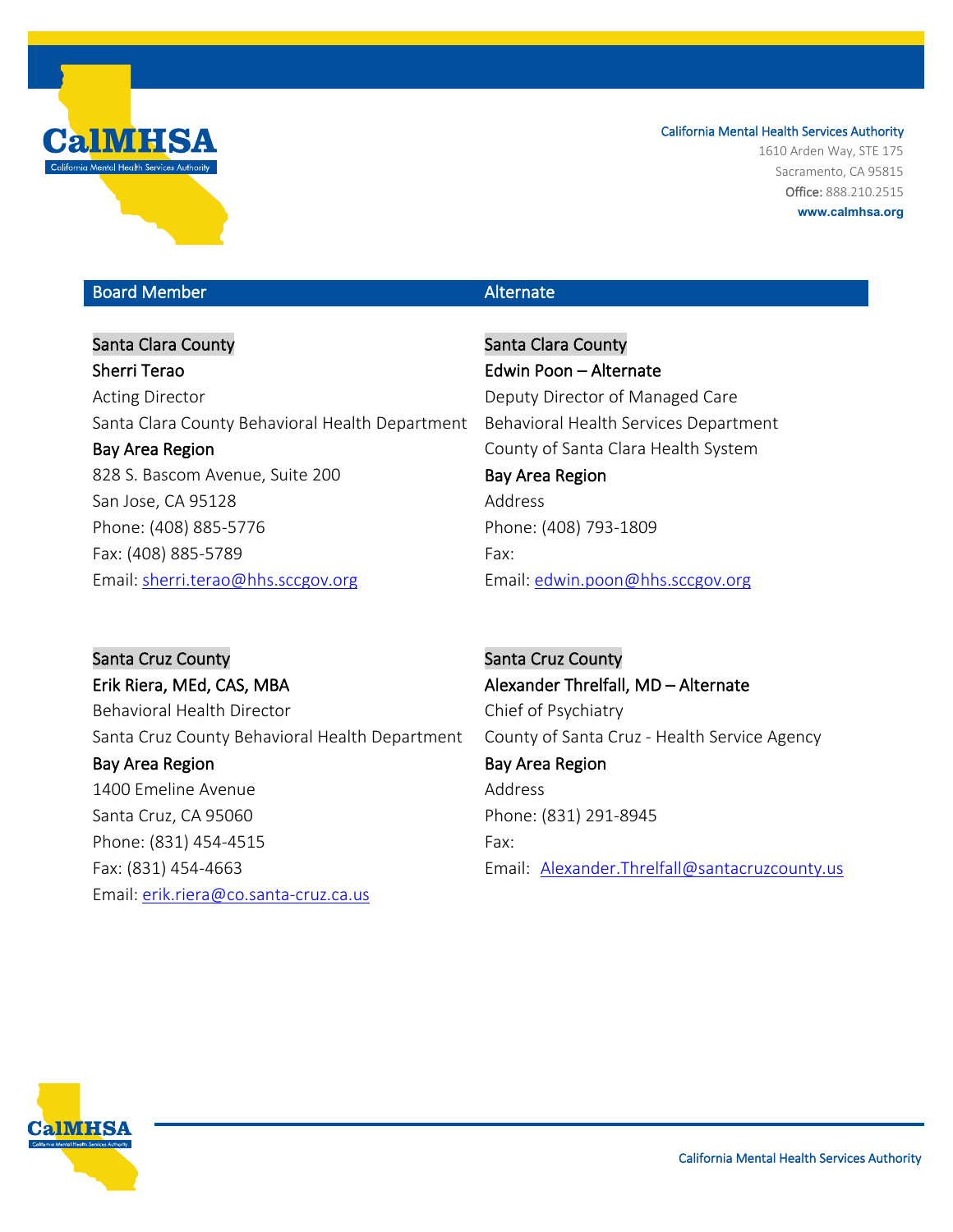

1610 Arden Way, STE 175 Sacramento, CA 95815 Office: 888.210.2515 **www.calmhsa.org**

## Board Member Alternate Communication and Alternate

Shasta County Laura Burch Interim Director Shasta County Health & Human Services Agency Superior Region Address 1: Address 2: Phone: Fax: Email: [burch@co.shasta.ca.us](mailto:burch@co.shasta.ca.us)

Siskiyou County Sarah Collard, Ph.D. HHSA Director/Director Behavioral Health Siskiyou County Behavioral Health Services Superior Region – Representative 818 South Main Street Yreka, CA 96097 Phone: (530) 841-2761 Fax: (530) 841-2790 Email: [scollard@co.siskiyou.ca.us](mailto:scollard@co.siskiyou.ca.us)

Shasta County Paige Greene, MSW, LCSW #23611 – Alternate Adult Services Branch Director & AOD Administrator Shasta County Health & Human Services Agency Superior Region 2640 Breslauer Way Redding, CA 96001 Phone: (530) 225-5948 Fax: (530) 225-5977 Email: [pgreene@co.shasta.ca.us](mailto:pgreene@co.shasta.ca.us) 

Siskiyou County Samantha Schlieter – Alternate MHSA Coordinator Superior Region Address Phone: (530) 841-4281 Fax: Email: sschlieter@co.siskiyou.ca.us

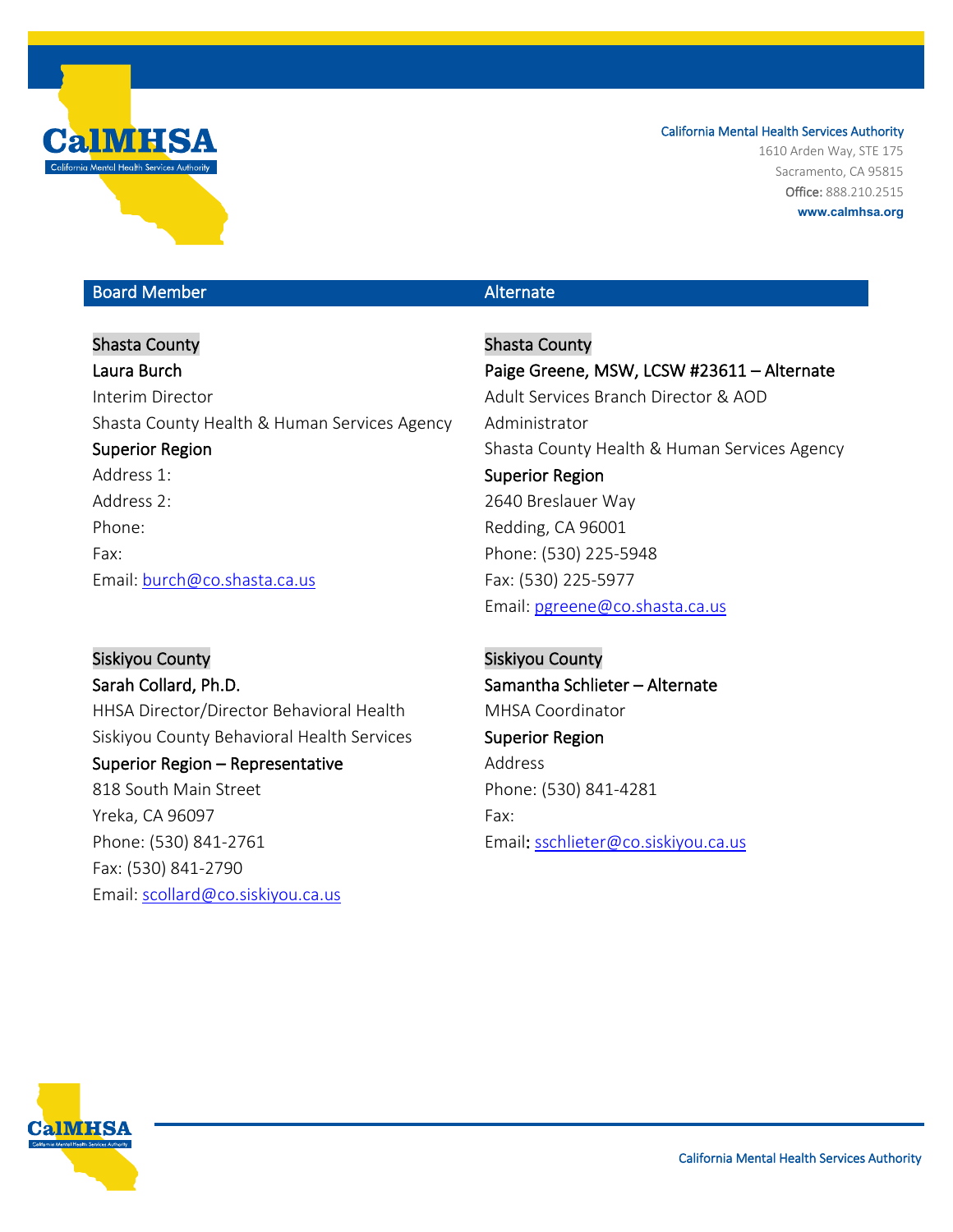

1610 Arden Way, STE 175 Sacramento, CA 95815 Office: 888.210.2515 **www.calmhsa.org**

## Board Member Alternate Communication and Alternate

Solano County Emery Cowan, LPCC, LMHC– Alternate Deputy Director, BH Solano County Health and Social Services Bay Area Region 275 Beck Avenue MS 5-250 Fairfield, CA 94533 Phone: (707) 784-8041 Fax: Email: ecowan@solanocounty.com

Solano County Tracy Lacey, Alternate Senior Mental Health Manager Solano County Health and Social Services Bay Area Region 275 Beck Avenue MS 5-250 Fairfield, CA 94533 Phone: (707) 784-8213 Fax: (707) 427-2774 Email: tclacey@solanocounty.com

Sonoma County Jan Cobaleda-Kegler, PsyD, LMFT Behavioral Health Division Director Sonoma County Department of Health Services Bay Area Region Address 1: Address 2:

Phone: (707) 565-5157 Fax: Email: [Jan.Cobaleda-Kegler@sonoma-county.org](mailto:Jan.Cobaleda-Kegler@sonoma-county.org)

Sonoma County Christina Marlow, LMFT - Alternate Behavioral Health Section Manager Sonoma County Department of Health Services Bay Area Region

2227 Capricorn Way, Suite 207 Santa Rosa, CA 95407 Phone: (707) 565-4750 Fax: (707) 565-4892 Email: [christina.marlow@sonoma-county.org](mailto:christina.marlow@sonoma-county.org)

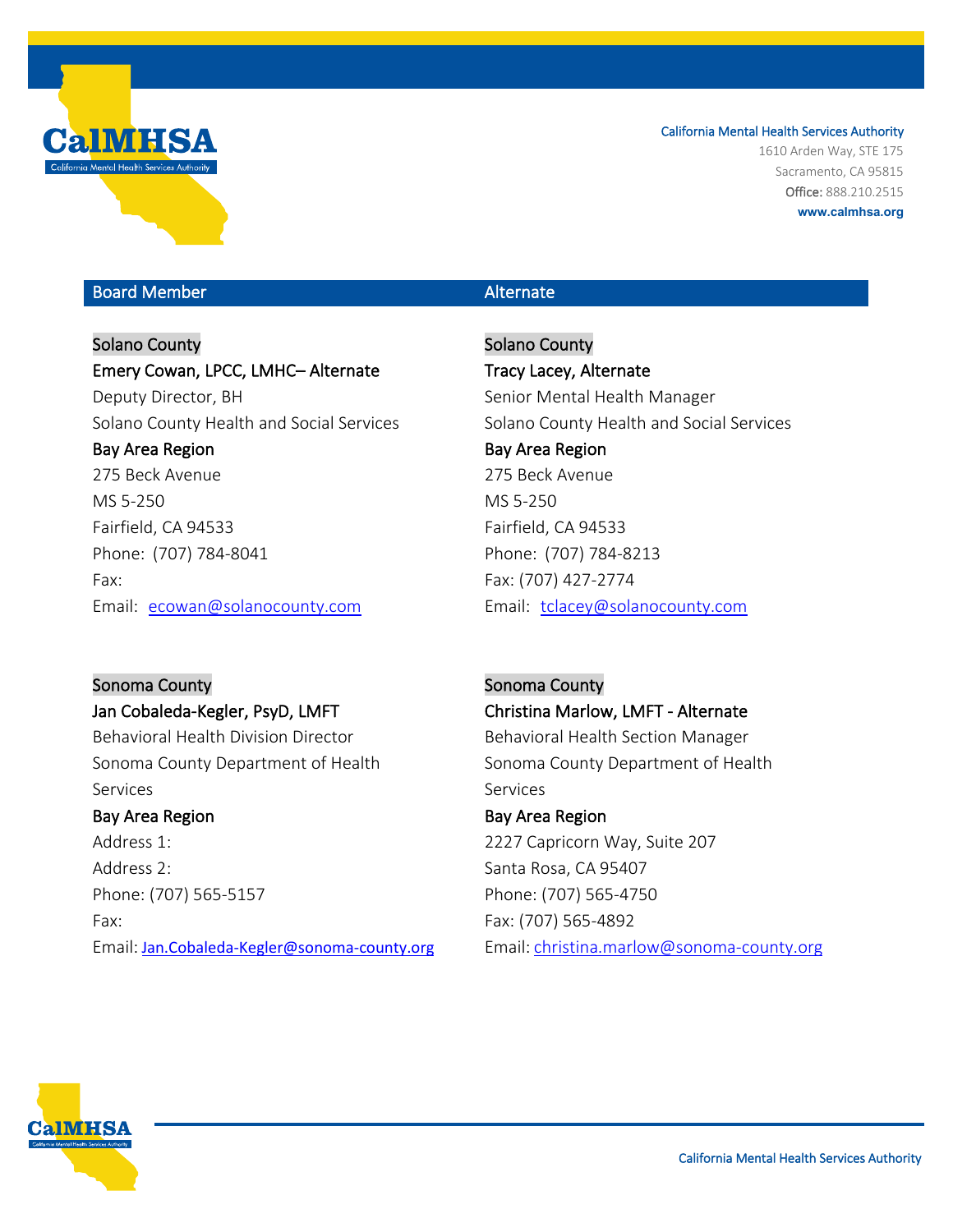

1610 Arden Way, STE 175 Sacramento, CA 95815 Office: 888.210.2515 **www.calmhsa.org**

## Board Member Alternate Communication and Alternate

Stanislaus County Ruben Imperial, MBA Behavioral Director Stanislaus County Behavioral Health and Recovery Services Central Region 800 Scenic Drive Modesto, CA 95250 Phone: (209) 525-6225 Fax: (209) 558-4326

Email: [rimperial@stanbhrs.org](mailto:rimperial@stanbhrs.org)

Stanislaus County Kevin Panyanouvong, LCSW – Alternate Chief, Adult Services Stanislaus County Behavioral Health and Recovery Services Central Region 800 Scenic Drive Modesto, CA 95250 Phone: (209) 525-6225 Fax: (209) 558-4326 Email: [kpanyanouvong@stanbhrs.org](mailto:kpanyanouvong@stanbhrs.org)

Sutter/Yuba County Rick Bingham Behavioral Health Director Sutter County Health and Human Services Central Region 1965 Live Oak Blvd Yuba City, CA 95993 Phone: (530) 822-7327 Fax: (530) 822-7223 Email: [rbingham@co.sutter.ca.us](mailto:rbingham@co.sutter.ca.us)

Sutter/Yuba County Betsy Gowan, LMFT – Alternate Deputy Branch Director Sutter County Health and Human Services Central Region 1965 Live Oak Blvd Yuba City, CA 95993 Phone: (530) 491-1701 Fax: (530) 822-7223 Email: [bgowan@co.sutter.ca.us](mailto:bgowan@co.sutter.ca.us)

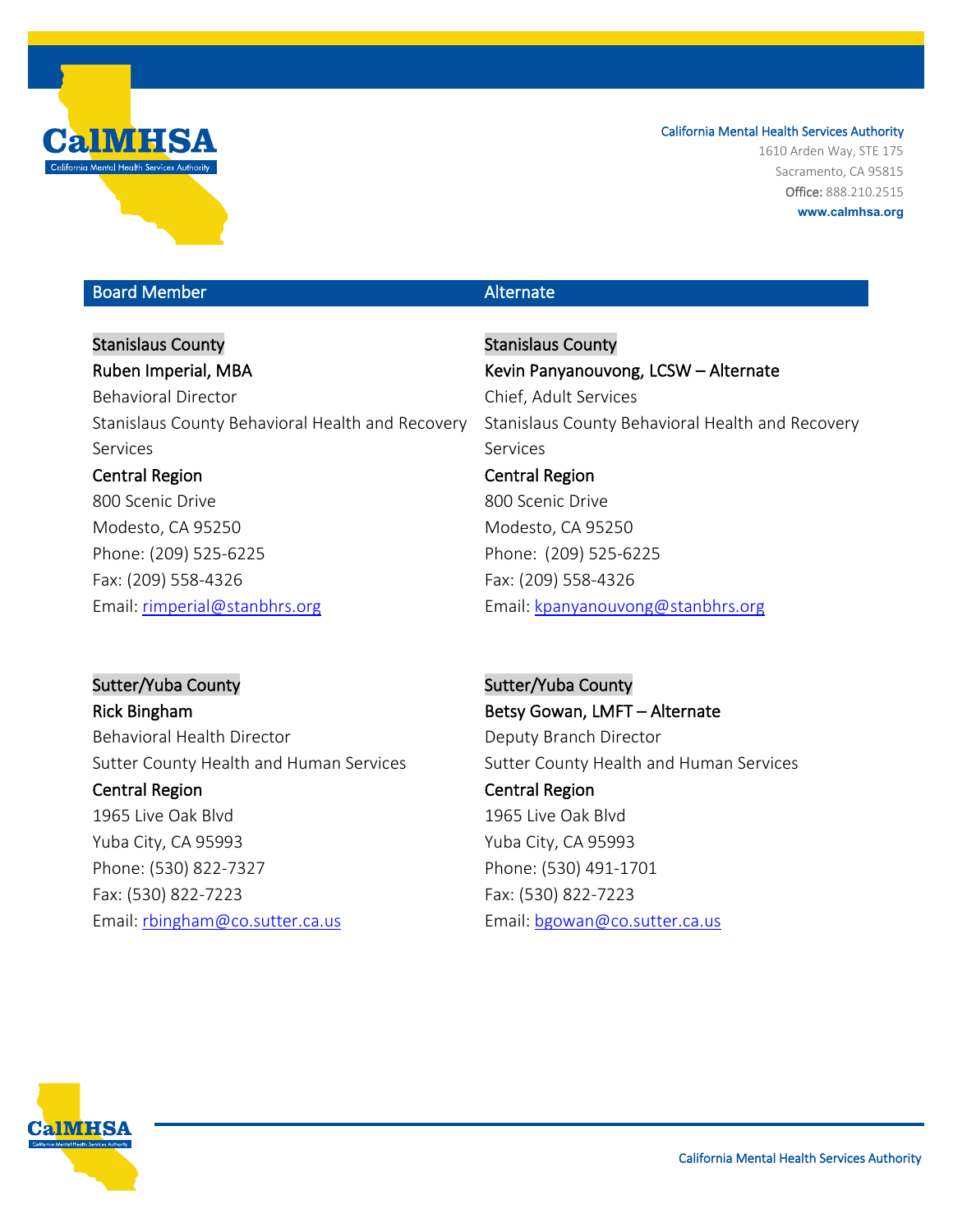

1610 Arden Way, STE 175 Sacramento, CA 95815 Office: 888.210.2515 **www.calmhsa.org**

## Board Member Alternate Communication and Alternate

# Tehama County Mark Montgomery, Phys. D. Director Tehama County Health Services Agency, Behavioral Health Southern Region Address Phone:

Fax: Email: Mark.Montgomery@tchsa.net

## Tri-City Mental Health Center

Jesse H. Duff Interim Executive Director Tri-City Mental Health Center Southern Region – Representative 1717 North Indian Hill Boulevard, Suite B Claremont, CA 91711 Phone: (909) 623-6131 ext. 6438 Fax: (909) 623-4073 Email: [jduff@tricitymhs.org](mailto:jduff@tricitymhs.org)

Tehama County Vacant – Alternate Title Department Southern Region Address Line 1: Address Line 2: Phone: Fax: Email:

# Tri-City Mental Health Center Rimmi Hundal – Alternate Director, MHSA/Ethnic Services Tri-City Mental Health Center Southern Region 2001 North Garey Avenue Pomona, CA 91767 Phone: (909) 623-6131 Fax: (909) 623-4073 Email: [rhundal@tricitymhs.org](mailto:rhundal@tricitymhs.org)

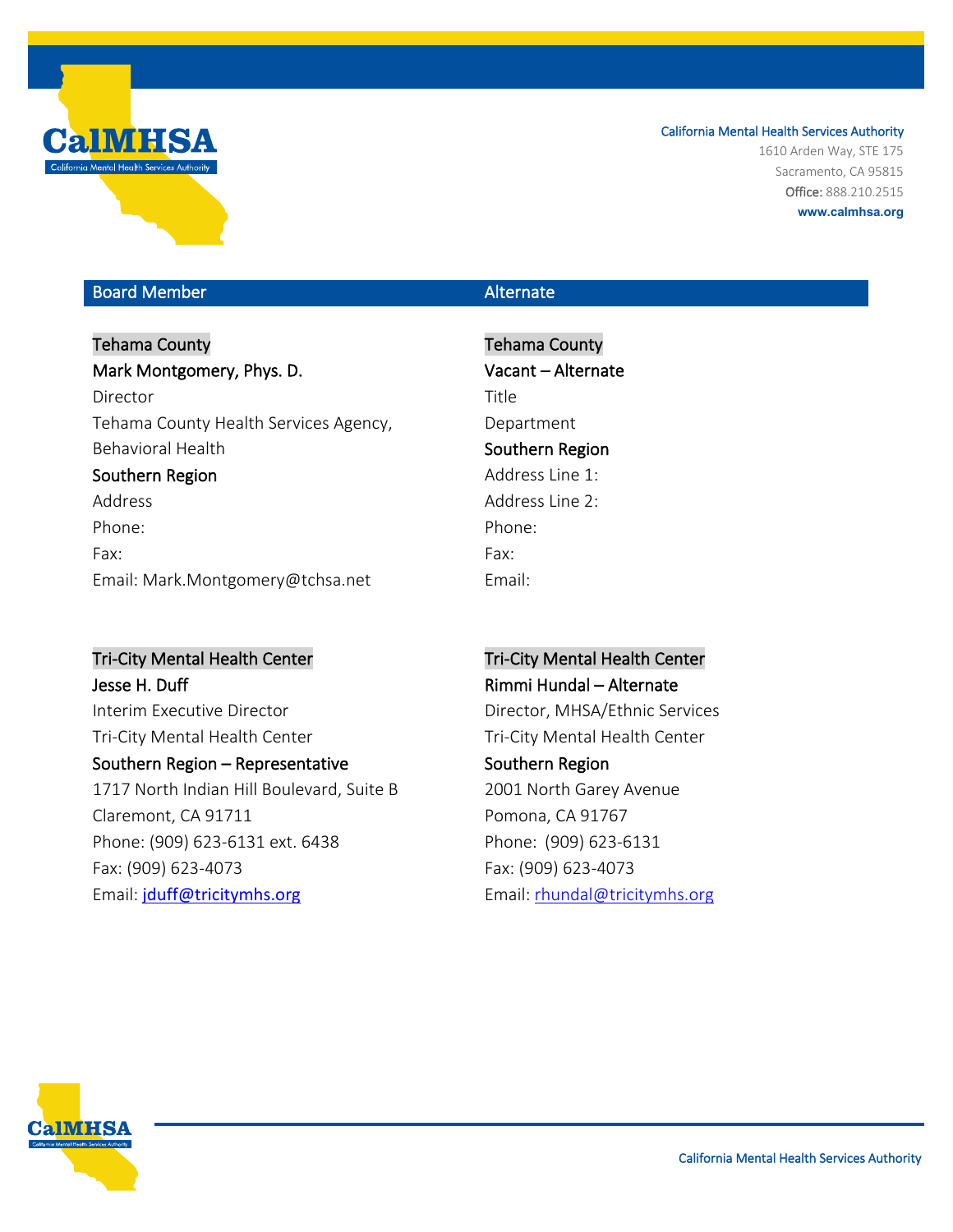

1610 Arden Way, STE 175 Sacramento, CA 95815 Office: 888.210.2515 **www.calmhsa.org**

## Board Member Alternate Communication and Alternate

## Trinity County Connie Cessna Smith, MPA

Director of Behavioral Services Trinity County Behavioral Health Superior Region 1450 Main Street P.O. Box 1640 Weaverville, CA 96093 Phone: (530) 623-8293 Fax: (530) 623-1447 Email: [csmith@trinitycounty-ca.gov](mailto:csmith@trinitycounty-ca.gov)

Trinity County Debbie Klein – Alternate Deputy Director of Behavioral Services Trinity County Behavioral Health Superior Region 1450 Main Street P.O. Box 1640 Weaverville, CA 96093 Phone: (530) 623-1921 Fax: (530) 623-1447 Email: [dklein@trinitycounty-ca.gov](mailto:dklein@trinitycounty-ca.gov) 

Tulare County Donna Ortiz Deputy Director Mental Health Integrated Services Central Region 5957 South Mooney Boulevard Visalia, CA 93271 Phone: (559) 624-7445 Fax: (559) 737-4572 Email: [dortiz@tularecounty.ca.gov](mailto:dortiz@tularecounty.ca.gov) 

Tulare County Natalie Bolin– Alternate Deputy Director Clinic Services/MH Tulare County Mental Health Services Central Region 5957 South Mooney Boulevard Visalia, CA 93271 Phone: Fax: (559) 737-4692 Email: [NBolin@tularecounty.ca.gov](mailto:NBolin@tularecounty.ca.gov)

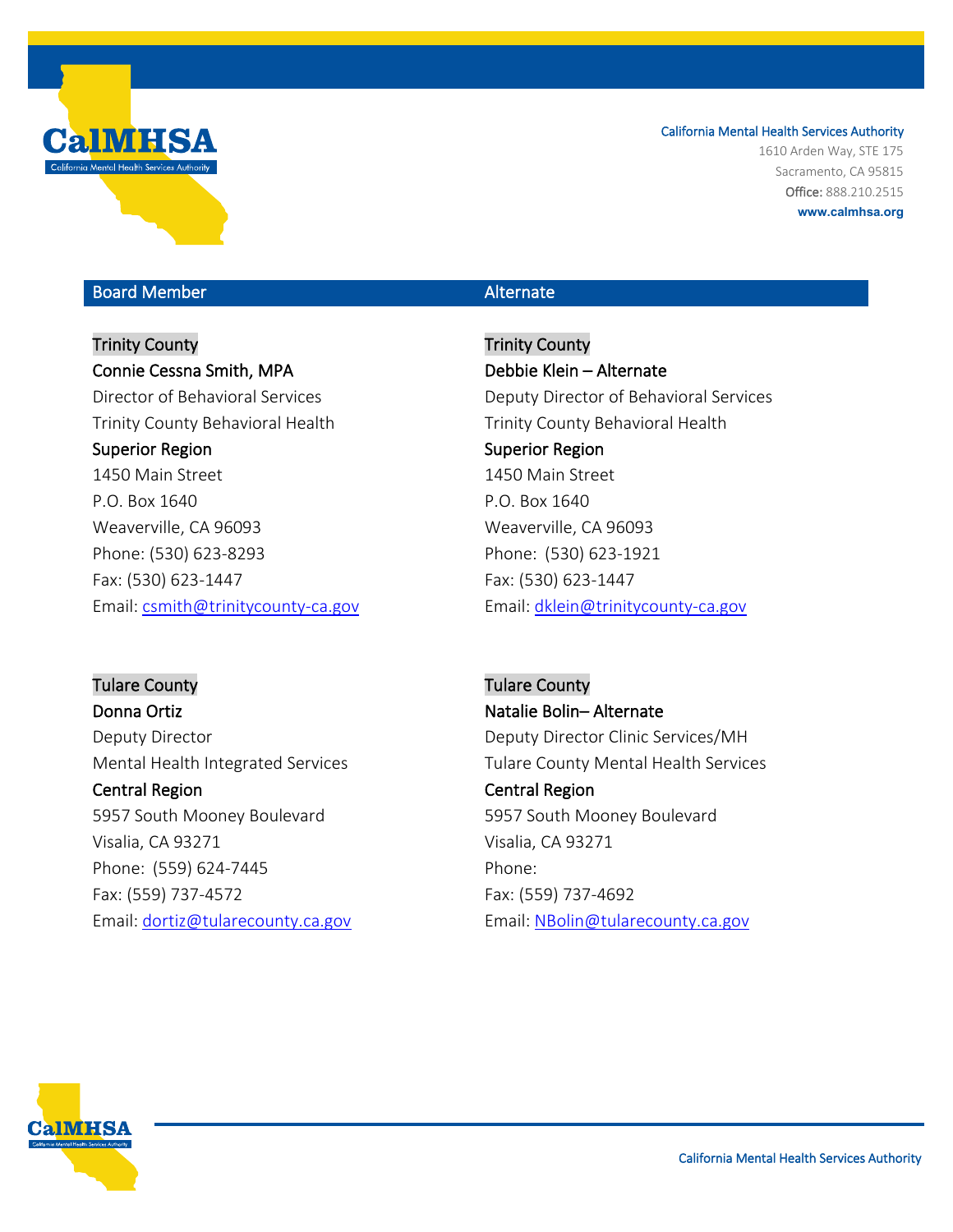

1610 Arden Way, STE 175 Sacramento, CA 95815 Office: 888.210.2515 **www.calmhsa.org**

## Board Member Alternate

# Tuolumne County Tami Mariscal Director of Behavioral Health Central Region 105 Hospital Rd Sonora, CA 95370 Phone: (209) 533-6245 Fax: (209) 533-5714 Email: [tmariscal@co.tuolumne.ca.us](mailto:tmariscal@co.tuolumne.ca.us)

Tuolumne County Brock Kolby -Alternate Title Tuolumne County Health & Human Services Central Region Address: Phone: Fax: Email: [bkolby@co.tuolumne.ca.us](mailto:bkolby@co.tuolumne.ca.us)

## Ventura County Vacant

Title Department Southern Region Address 1: Address 2: Phone: Fax: Email:

Ventura County Loretta L. Denering, DrPH, MS – Alternate Substance Use Services & Mental Health Services Act Division Chief Ventura County Behavioral Health Southern Region 1191 Williams Drive, Suite 200 Oxnard, CA 93036 Phone: (805) 981-2114 Fax: (805) 981-6838 Email: [lorettta.denering@ventura.org](mailto:lorettta.denering@ventura.org)